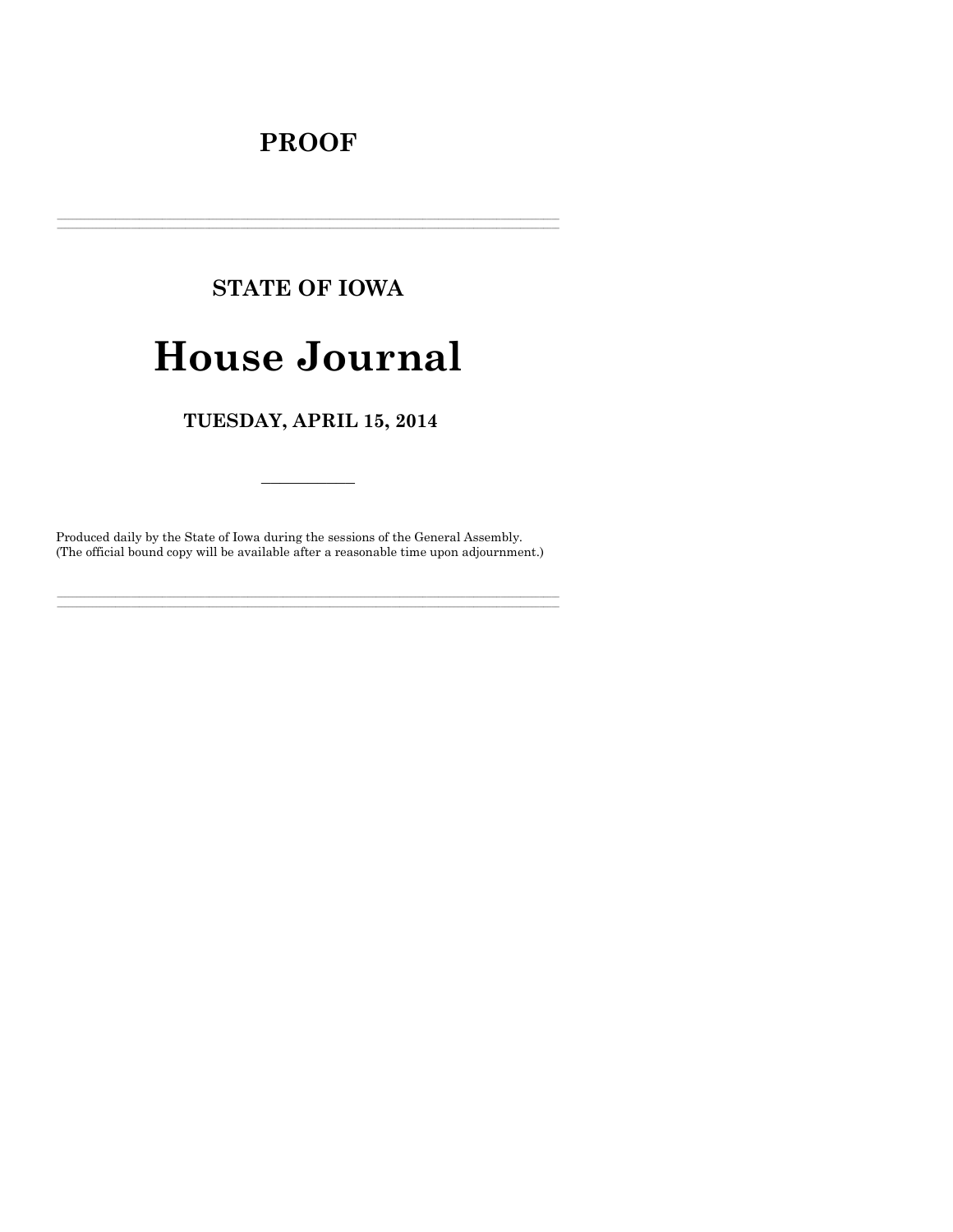# **JOURNAL OF THE HOUSE**

Ninety-third Calendar Day - Sixty-fifth Session Day

Hall of the House of Representatives Des Moines, Iowa, Tuesday, April 15, 2014

The House met pursuant to adjournment at 8:33 a.m., Speaker Paulsen in the chair.

Prayer was offered by Pastor Dan Kuckuck, St. Stephen Lutheran Church, Urbandale. He was the guest of Representative Forbes of Polk County.

# PLEDGE OF ALLEGIANCE

The Pledge of Allegiance was led by Chayce Glienke, Chief Clerk's Page from Alta.

The Journal of Monday, April 14, 2014, was approved.

### MESSAGE FROM THE SENATE

The following message was received from the Senate:

Mr. Speaker: I am directed to inform your honorable body that the Senate has on April 14, 2014, passed the following bill in which the concurrence of the House is asked:

[Senate File 2351,](http://coolice.legis.iowa.gov/Cool-ICE/default.asp?Category=billinfo&Service=Billbook&frame=1&GA=85&hbill=SF2351) a bill for an act relating to the state preschool program for fouryear-old children by establishing a preschool expansion incentive, authorizing state aid for the incentive, and addressing program costs.

#### MICHAEL E. MARSHALL, Secretary

The House stood at ease at 8:41 a.m., until the fall of the gavel.

The House resumed session at 9:24 a.m., Speaker Paulsen in the chair.

### SENATE MESSAGE CONSIDERED

**[Senate File 2351,](http://coolice.legis.iowa.gov/Cool-ICE/default.asp?Category=billinfo&Service=Billbook&frame=1&GA=85&hbill=SF2351)** by committee on Appropriations, a bill for an act relating to the state preschool program for four-year-old children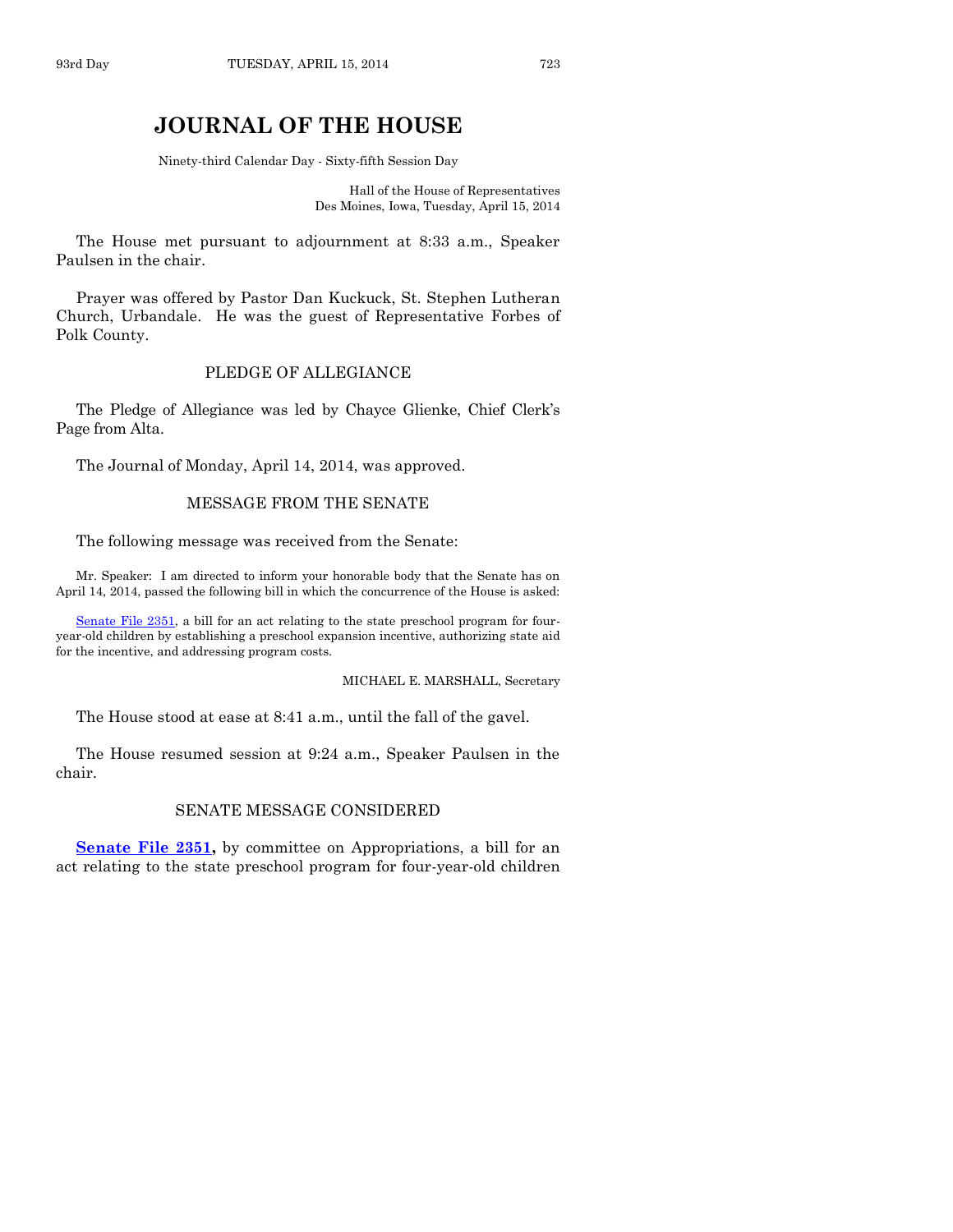by establishing a preschool expansion incentive, authorizing state aid for the incentive, and addressing program costs.

Read first time and referred to committee on **Education.**

CONSIDERATION OF BILLS Ways and Means Calendar

**[House File 2468,](http://coolice.legis.iowa.gov/Cool-ICE/default.asp?Category=billinfo&Service=Billbook&frame=1&GA=85&hbill=HF2468)** a bill for an act creating an individual income tax credit for qualified adoption expenses paid or incurred in connection with certain adoptions and including retroactive applicability provisions, was taken up for consideration.

Baltimore of Boone moved that the bill be read a last time now and placed upon its passage which motion prevailed and the bill was read a last time.

On the question "Shall the bill pass?" ([H.F. 2468\)](http://coolice.legis.iowa.gov/Cool-ICE/default.asp?Category=billinfo&Service=Billbook&frame=1&GA=85&hbill=HF2468)

The ayes were, 95:

| Abdul-Samad       | Alons         | Anderson      | Bacon      |
|-------------------|---------------|---------------|------------|
| Baltimore         | Baudler       | Bearinger     | Berry      |
| Brandenburg       | <b>Byrnes</b> | Cohoon        | Costello   |
| Cownie            | Dawson        | Deyoe         | Dolecheck  |
| Drake             | Dunkel        | Fisher        | Forbes     |
| Forristall        | Gaines        | Gaskill       | Gassman    |
| Grassley          | Gustafson     | Hagenow       | Hall       |
| Hanson            | Hanusa        | Heartsill     | Heaton     |
| Heddens           | Hein          | Hess          | Highfill   |
| Huseman           | Isenhart      | Jorgensen     | Kajtazovic |
| Kaufmann          | Kearns        | Kelley        | Klein      |
| Koester           | Kressig       | Landon        | Lensing    |
| Lofgren           | Lundby        | Lykam         | Maxwell    |
| Meyer             | Miller, H.    | Miller, L.    | Moore      |
| Muhlbauer         | Murphy        | Oldson        | Olson, R.  |
| Olson, S.         | Olson, T.     | Ourth         | Pettengill |
| Prichard          | Rayhons       | Riding        | Rogers     |
| Ruff              | Salmon        | Sands         | Schultz    |
| Shaw              | Sheets        | Smith, J.     | Smith, M.  |
| Soderberg         | Staed         | Stanerson     | Steckman   |
| Stutsman          | Taylor, R.    | Taylor, T.    | Thede      |
| Thomas            | Upmeyer       | Vander Linden | Watts      |
| Wessel-Kroeschell | Winckler      | Windschitl    | Wolfe      |
| Wood              | Worthan       | Mr. Speaker   |            |
|                   |               | Paulsen       |            |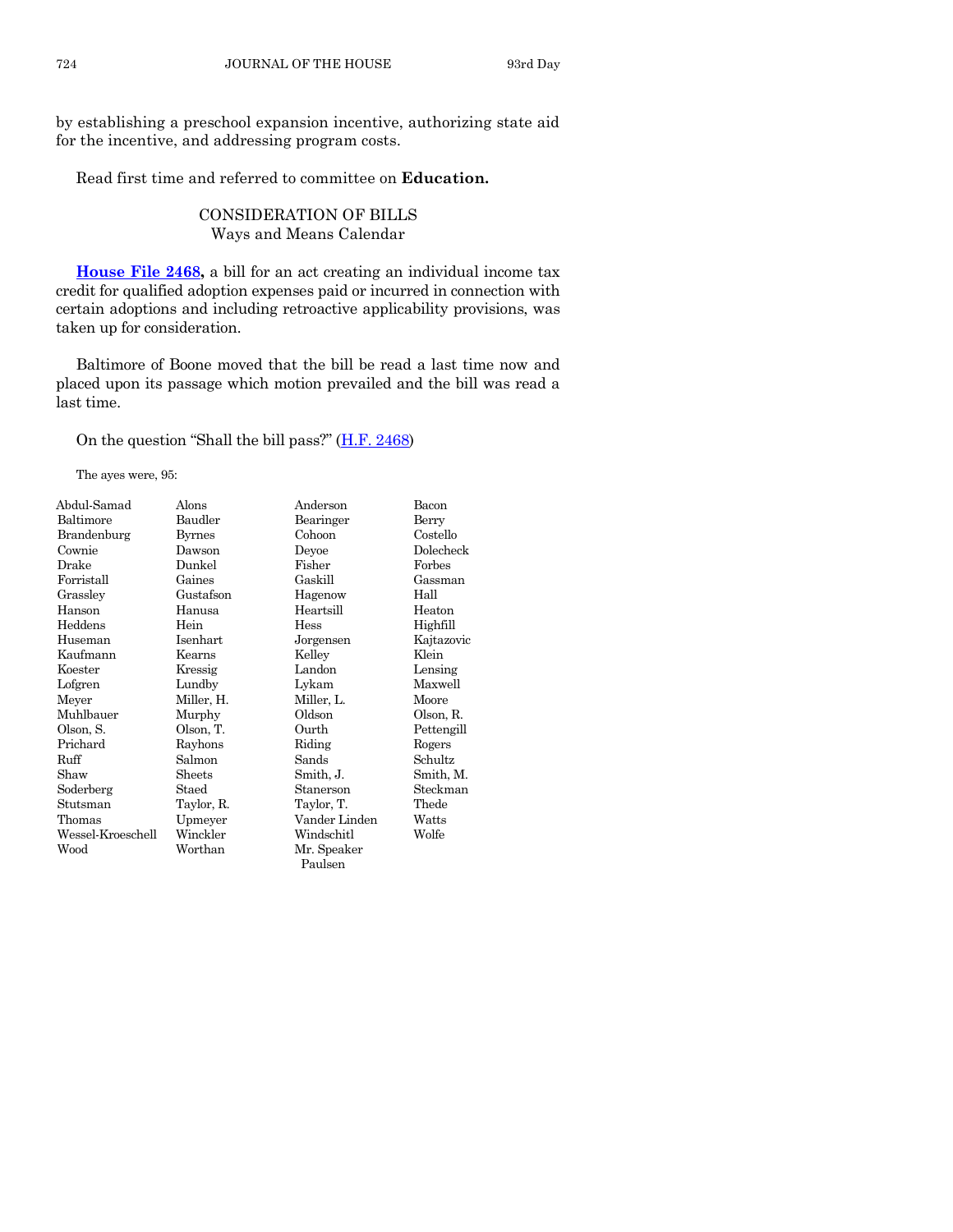The nays were, 1:

#### Hunter

Absent or not voting, 4:

Fry Jacoby Mascher Running-Marquardt

The bill having received a constitutional majority was declared to have passed the House and the title was agreed to.

### HOUSE FILES 2082 AND 2268 WITHDRAWN

Baltimore of Boone asked and received unanimous consent to withdraw House Files 2082 and 2268 from further consideration by the House.

#### Appropriations Calendar

**[Senate File 2349,](http://coolice.legis.iowa.gov/Cool-ICE/default.asp?Category=billinfo&Service=Billbook&frame=1&GA=85&hbill=SF2349)** a bill for an act relating to and making appropriations to state departments and agencies from the rebuild Iowa infrastructure fund, the technology reinvestment fund, and the revenue bonds capitals II fund, and providing for related matters, and including effective date provisions, with report of committee recommending amendment and passage, was taken up for consideration.

Huseman of Cherokee offered amendment H–[8250](http://coolice.legis.iowa.gov/Cool-ICE/default.asp?Category=billinfo&Service=Billbook&frame=1&GA=85&hbill=H8250) filed by the committee on Appropriations.

Isenhart of Dubuque offered amendment  $H-8270$ , to the committee amendment H–[8250,](http://coolice.legis.iowa.gov/Cool-ICE/default.asp?Category=billinfo&Service=Billbook&frame=1&GA=85&hbill=H8250) filed by him and Ruff of Clayton from the floor and moved its adoption.

Roll call was requested by Isenhart of Dubuque and Hunter of Polk.

On the question "Shall amendment  $H-8270$ , to the committee amendment  $\underline{H-8250}$ , be adopted?" [\(S.F. 2349\)](http://coolice.legis.iowa.gov/Cool-ICE/default.asp?Category=billinfo&Service=Billbook&frame=1&GA=85&hbill=SF2349)

The ayes were, 44:

| Abdul-Samad | Anderson | Bearinger | Berry   |
|-------------|----------|-----------|---------|
| Cohoon      | Dawson   | Dunkel    | Forbes  |
| Gaines      | Gaskill  | Hall      | Hanson  |
| Heddens     | Hunter   | Isenhart  | Kajtazo |

d Anderson Bearinger Berry Dawson Dunkel Forbes

Heddens Hunter Isenhart Kajtazovic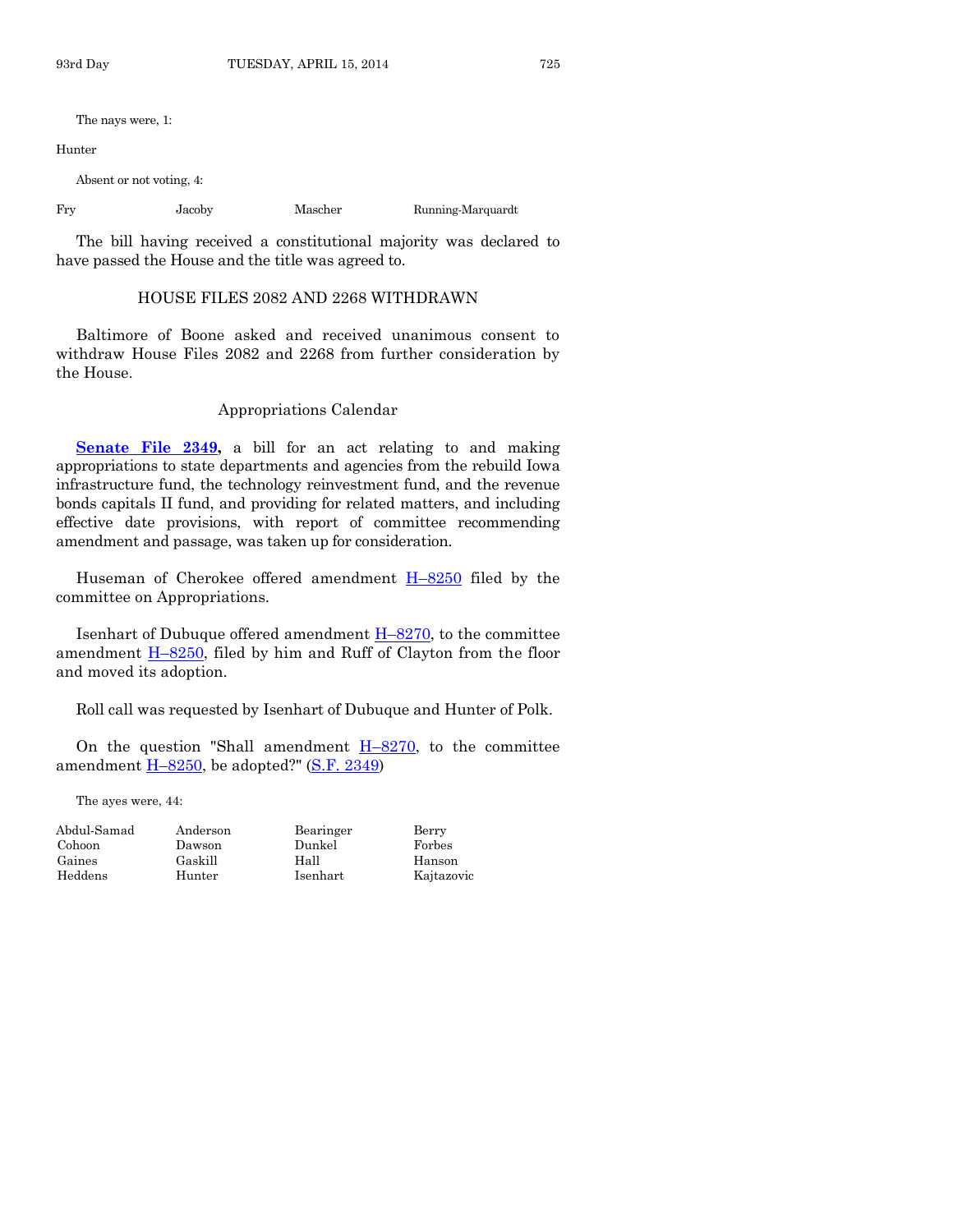| Kearns             | Kelley     | Kressig    | Lensing       |
|--------------------|------------|------------|---------------|
| Lundby             | Lykam      | Meyer      | Miller, H.    |
| Muhlbauer          | Murphy     | Oldson     | Olson, R.     |
| Olson, T.          | Ourth      | Prichard   | Riding        |
| Ruff               | Smith, M.  | Staed      | Steckman      |
| Stutsman           | Taylor, T. | Thede      | Thomas        |
| Wessel-Kroeschell  | Winckler   | Wolfe      | Wood          |
| The nays were, 52: |            |            |               |
| Alons              | Bacon      | Baltimore  | Baudler       |
| Brandenburg        | Byrnes     | Costello   | Cownie        |
| Deyoe              | Dolecheck  | Drake      | Fisher        |
| Forristall         | Gassman    | Grassley   | Gustafson     |
| Hagenow            | Hanusa     | Heartsill  | Heaton        |
| Hein               | Hess       | Highfill   | Huseman       |
| Jorgensen          | Kaufmann   | Klein      | Koester       |
| Landon             | Lofgren    | Maxwell    | Miller, L.    |
| Moore              | Olson, S.  | Pettengill | Rayhons       |
| Rogers             | Salmon     | Sands      | Schultz       |
| Shaw               | Sheets     | Smith, J.  | Soderberg     |
| Stanerson          | Taylor, R. | Upmeyer    | Vander Linden |
| Watts              | Windschitl | Worthan    | Mr. Speaker   |
|                    |            |            | Paulsen       |
|                    |            |            |               |

Absent or not voting, 4:

Fry Jacoby Mascher Running-Marquardt

Amendment  $\underline{H-8270}$ , to the committee amendment  $\underline{H-8250}$ , lost.

Isenhart of Dubuque offered amendment H–[8268,](http://coolice.legis.iowa.gov/Cool-ICE/default.asp?Category=billinfo&Service=Billbook&frame=1&GA=85&hbill=H8268) to the committee amendment  $\underline{H-8250}$ , filed by him and moved its adoption.

Roll call was requested by Soderberg of Plymouth and Schultz of Crawford.

On the question "Shall amendment  $H-8268$ , to the committee amendment  $\underline{H-8250}$ , be adopted?" [\(S.F. 2349\)](http://coolice.legis.iowa.gov/Cool-ICE/default.asp?Category=billinfo&Service=Billbook&frame=1&GA=85&hbill=SF2349)

The ayes were, 40:

| Abdul-Samad | Anderson   | Bearinger | Berry  |
|-------------|------------|-----------|--------|
| Cohoon      | Dunkel     | Forbes    | Gaines |
| Gaskill     | Hanson     | Heddens   | Hunter |
| Isenhart    | Kajtazovic | Kearns    | Kelley |
| Kressig     | Lensing    | Lundby    | Lykam  |
| Meyer       | Miller, H. | Muhlbauer | Murphy |
| Oldson      | Olson, R.  | Olson, T. | Ourth  |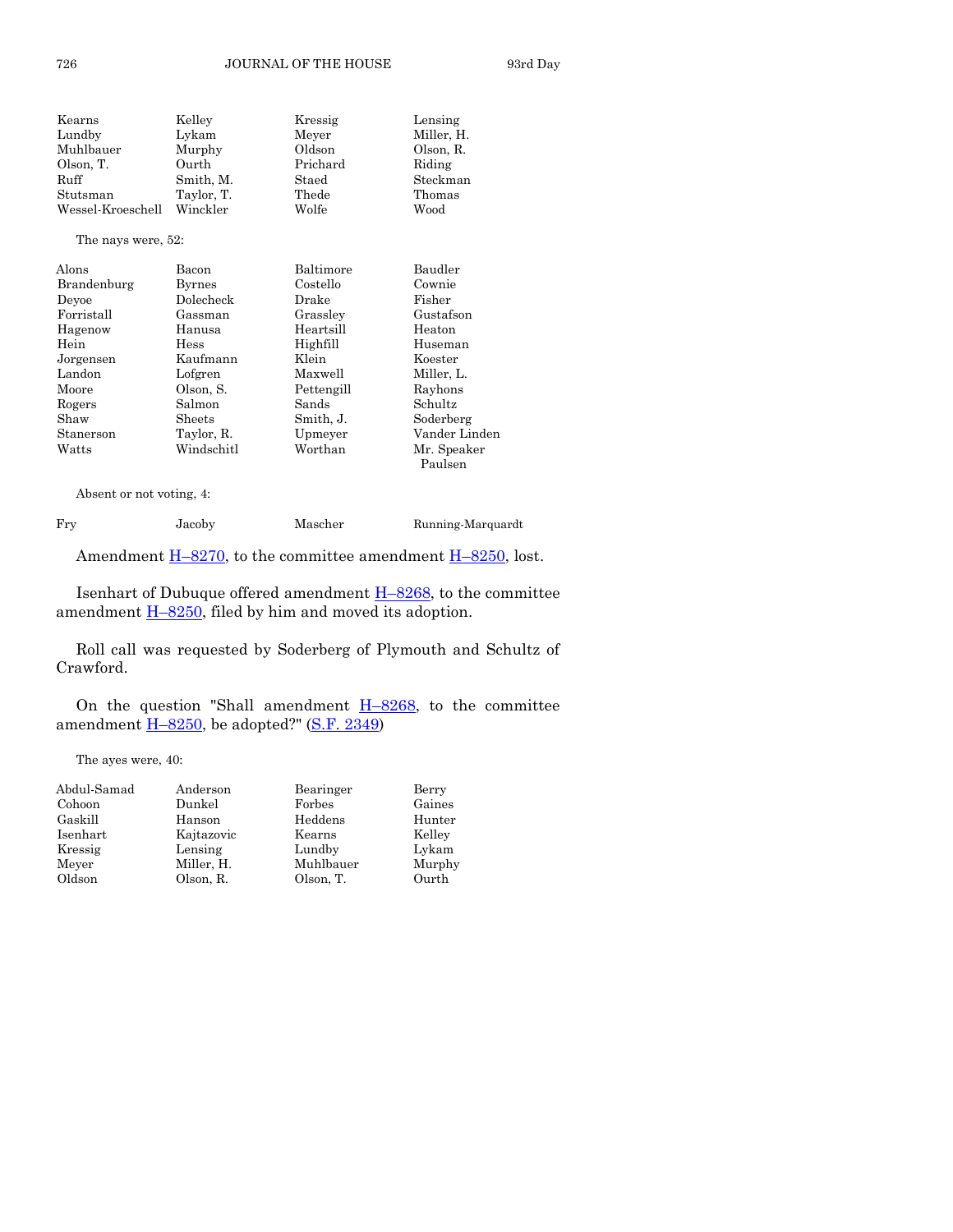The nays were, 56:

| Alons                    | Bacon         | Baltimore     | Baudler                |
|--------------------------|---------------|---------------|------------------------|
| Brandenburg              | <b>Byrnes</b> | Costello      | Cownie                 |
| Dawson                   | Devoe         | Dolecheck     | Drake                  |
| Fisher                   | Forristall    | Gassman       | Grassley               |
| Gustafson                | Hagenow       | Hall          | Hanusa                 |
| Heartsill                | Heaton        | Hein          | Hess                   |
| Highfill                 | Huseman       | Jorgensen     | Kaufmann               |
| Klein                    | Koester       | Landon        | Lofgren                |
| Maxwell                  | Miller, L.    | Moore         | Olson, S.              |
| Pettengill               | Prichard      | Rayhons       | Rogers                 |
| Salmon                   | Sands         | Schultz       | Shaw                   |
| Sheets                   | Smith, J.     | Soderberg     | Stanerson              |
| Taylor, R.               | Upmeyer       | Vander Linden | Watts                  |
| Windschitl               | Wood          | Worthan       | Mr. Speaker<br>Paulsen |
| Absent or not voting, 4: |               |               |                        |

Amendment  $\underline{H-8268}$ , to the committee amendment  $\underline{H-8250}$ , lost.

Gaskill of Wapello offered amendment  $H-8267$ , to the committee amendment  $\underline{H-8250}$ , filed by her and moved its adoption.

Amendment  $\underline{H-8267}$ , to the committee amendment  $\underline{H-8250}$ , lost.

Alons of Sioux offered amendment  $H-8265$ , to the committee amendment  $H-8250$ , filed by Alons, et al., and moved its adoption.

Amendment  $\underline{H-8265}$ , to the committee amendment  $\underline{H-8250}$ , was adopted.

Huseman of Cherokee offered amendment H–[8269,](http://coolice.legis.iowa.gov/Cool-ICE/default.asp?Category=billinfo&Service=Billbook&frame=1&GA=85&hbill=H8269) to the committee amendment  $H-8250$ , filed by him from the floor.

The House stood at ease at 9:51 a.m., until the fall of the gavel.

The House resumed session at 10:14 a.m., Speaker Paulsen in the chair.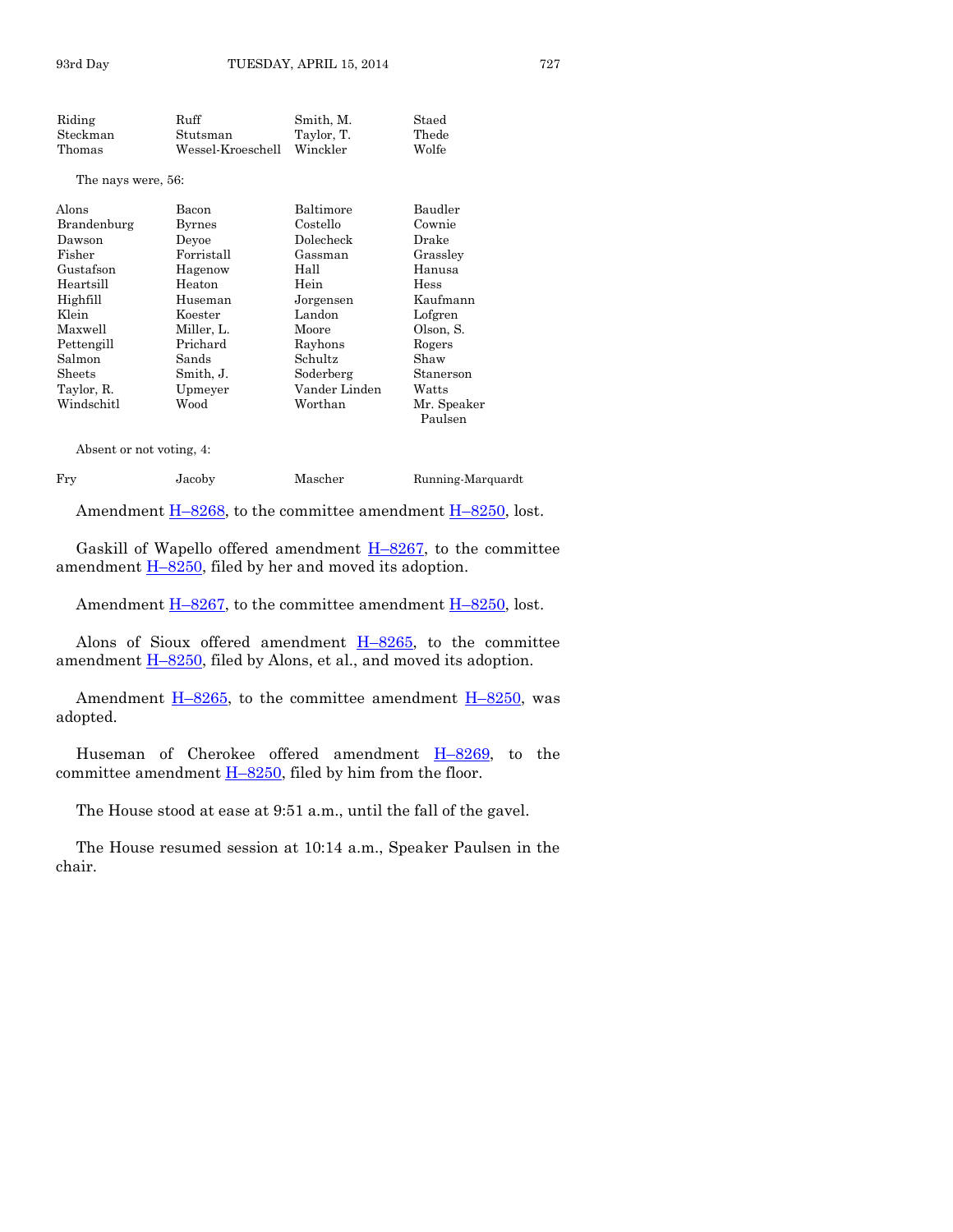# INTRODUCTION OF BILL

**[House File 2470,](http://coolice.legis.iowa.gov/Cool-ICE/default.asp?Category=billinfo&Service=Billbook&frame=1&GA=85&hbill=HF2470)** by Isenhart, a bill for an act relating to state financial matters, including state sales and use taxes, the natural resources and outdoor recreation trust fund, and the state individual income tax, and including effective date and applicability provisions.

Read first time and referred to committee on **Ways and Means.**

Huseman of Cherokee moved the adoption of amendment  $H-8269$ , to the committee amendment H–[8250.](http://coolice.legis.iowa.gov/Cool-ICE/default.asp?Category=billinfo&Service=Billbook&frame=1&GA=85&hbill=H8250)

Amendment  $H-8269$ , to the committee amendment  $H-8250$ , was adopted.

Meyer of Polk offered amendment  $H-8266$ , to the committee amendment  $\underline{H-8250}$ , filed by him and moved its adoption.

Roll call was requested by M. Smith of Marshall and Abdul-Samad of Polk.

On the question "Shall amendment  $H-8266$ , to the committee amendment  $\underline{H-8250}$ , be adopted?" [\(S.F. 2349\)](http://coolice.legis.iowa.gov/Cool-ICE/default.asp?Category=billinfo&Service=Billbook&frame=1&GA=85&hbill=SF2349)

The ayes were, 40:

| Anderson                       | Bearinger  | Berry     |
|--------------------------------|------------|-----------|
| Dunkel                         | Forbes     | Gaines    |
| Hall                           | Hanson     | Hunter    |
| Kajtazovic                     | Kearns     | Kelley    |
| Lensing                        | Lundby     | Meyer     |
| Murphy                         | Oldson     | Olson, R. |
| Ourth                          | Pettengill | Prichard  |
| Smith. M.<br>Running-Marquardt | Staed      | Steckman  |
| Taylor, T.                     | Thede      | Thomas    |
| Wessel-Kroeschell Winckler     | Wolfe      | Wood      |
|                                |            |           |

The nays were, 57:

| Alons       | Bacon         | Baltimore | Baudler   |
|-------------|---------------|-----------|-----------|
| Brandenburg | <b>Byrnes</b> | Cohoon    | Costello  |
| Cownie      | Devoe         | Dolecheck | Drake     |
| Fisher      | Forristall    | Gassman   | Grassley  |
| Gustafson   | Hagenow       | Hanusa    | Heartsill |
| Heaton      | Heddens       | Hein      | Hess      |
| Highfill    | Huseman       | Jacoby    | Jorgensen |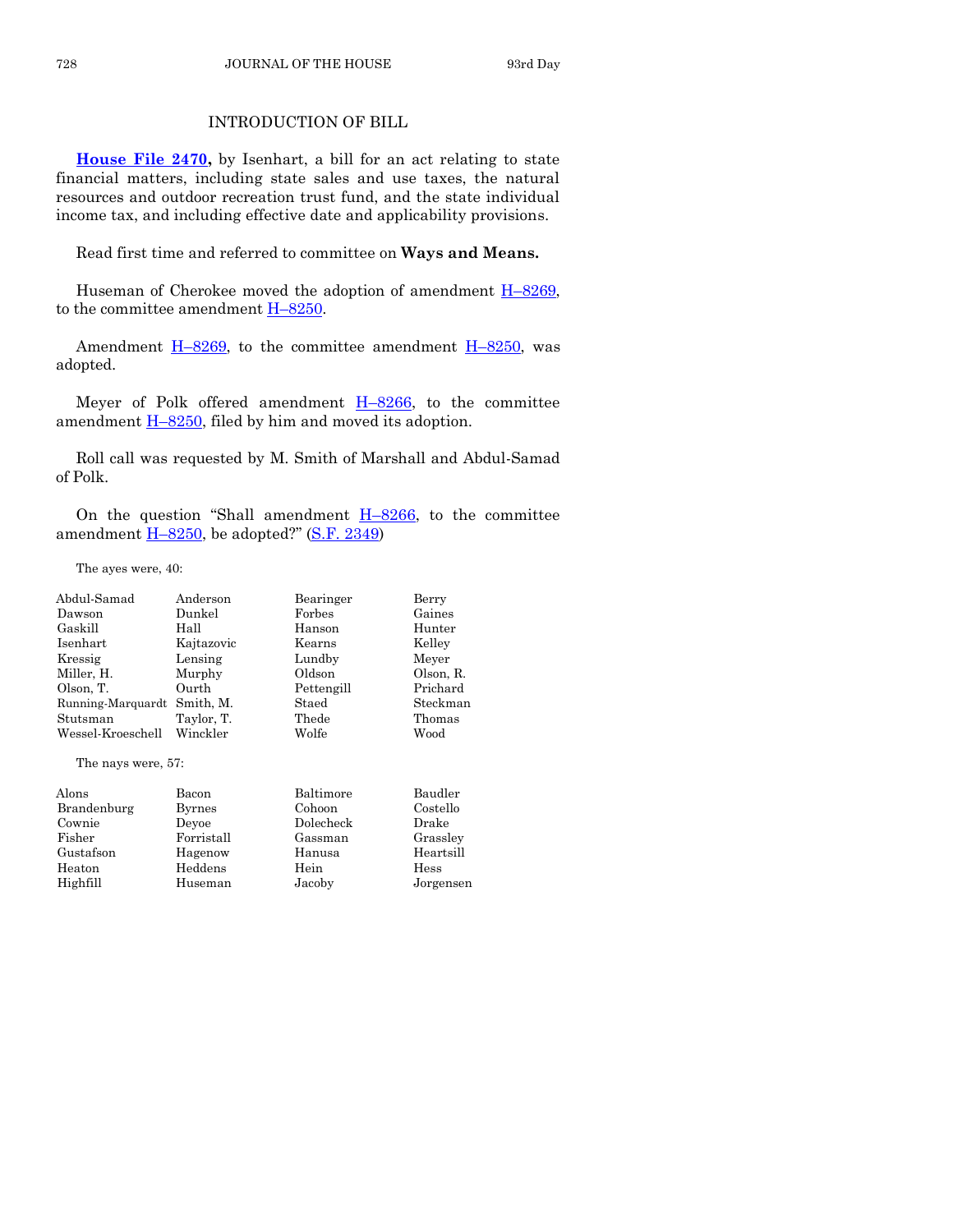| Kaufmann      | Klein     | Koester       | Landon     |
|---------------|-----------|---------------|------------|
| Lofgren       | Lykam     | Maxwell       | Miller, L. |
| Moore         | Muhlbauer | Olson, S.     | Rayhons    |
| Riding        | Rogers    | Ruff          | Salmon     |
| Schultz       | Shaw      | <b>Sheets</b> | Smith, J.  |
| Soderberg     | Stanerson | Taylor, R.    | Upmeyer    |
| Vander Linden | Watts     | Windschitl    | Worthan    |
| Mr. Speaker   |           |               |            |
| Paulsen       |           |               |            |

Absent or not voting, 3:

Fry Mascher Sands

Amendment  $\underline{H-8266}$ , to the committee amendment  $\underline{H-8250}$ , lost.

M. Smith of Marshall rose on a point of order that committee amendment  $H-8250$ , as amended, was not germane.

The Speaker ruled the point well taken and committee amendment H–[8250,](http://coolice.legis.iowa.gov/Cool-ICE/default.asp?Category=billinfo&Service=Billbook&frame=1&GA=85&hbill=H8250) as amended, not germane.

Huseman of Cherokee asked for unanimous consent to suspend the rules to consider committee amendment H–[8250,](http://coolice.legis.iowa.gov/Cool-ICE/default.asp?Category=billinfo&Service=Billbook&frame=1&GA=85&hbill=H8250) as amended.

Objection was raised.

Huseman of Cherokee moved to suspend the rules to consider committee amendment  $H-8250$ , as amended.

A non-record roll call was requested.

The ayes were 51, nays 41.

The motion to suspend the rules prevailed.

Huseman of Cherokee moved the adoption of committee amendment H–[8250,](http://coolice.legis.iowa.gov/Cool-ICE/default.asp?Category=billinfo&Service=Billbook&frame=1&GA=85&hbill=H8250) as amended.

Roll call was requested by Soderberg of Plymouth and L. Miller of Scott.

On the question "Shall the committee amendment  $H-8250$ , as amended, be adopted?" [\(S.F. 2349\)](http://coolice.legis.iowa.gov/Cool-ICE/default.asp?Category=billinfo&Service=Billbook&frame=1&GA=85&hbill=SF2349)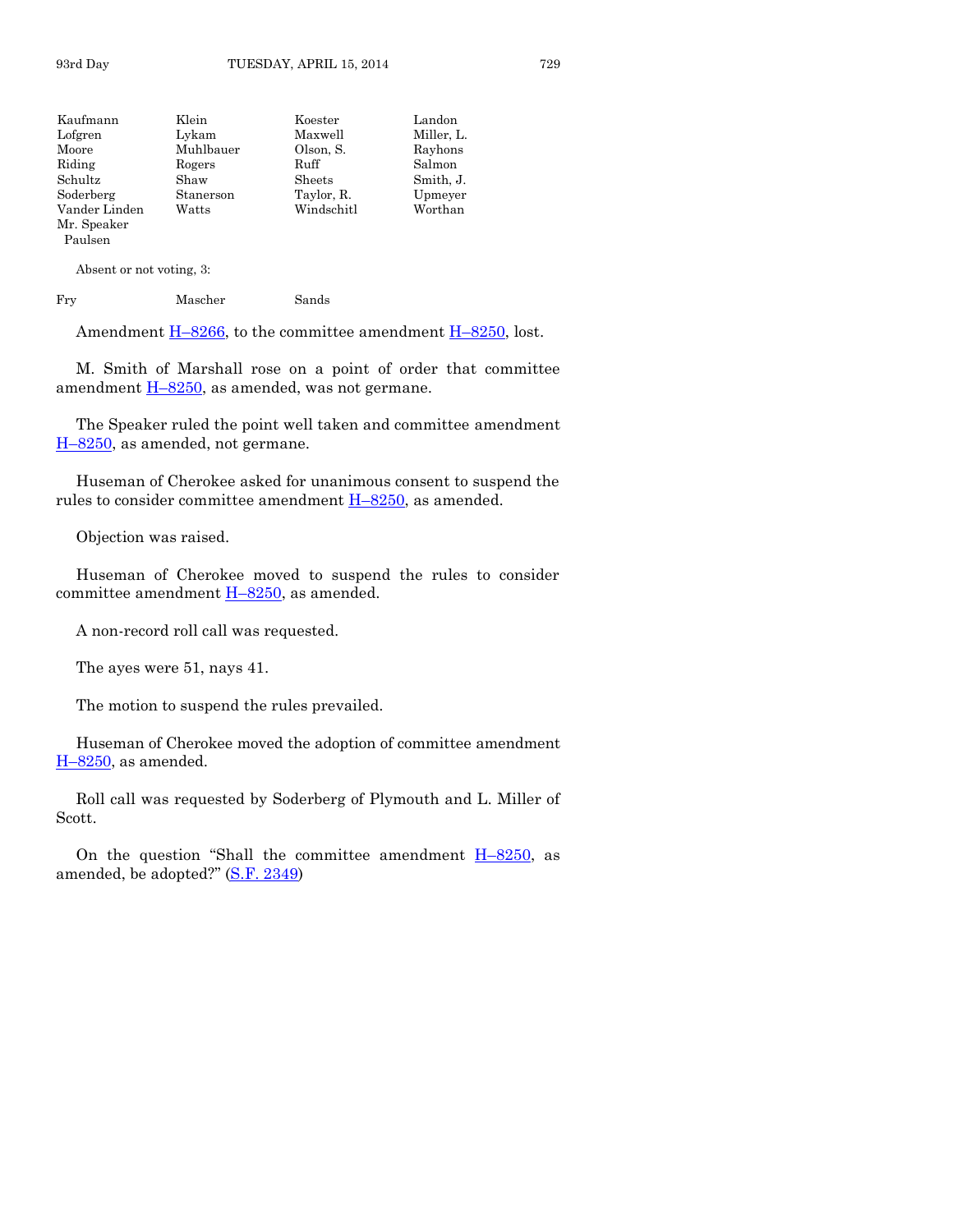# The ayes were, 60:

| Alons      | Bacon       | Baltimore     | Baudler                |
|------------|-------------|---------------|------------------------|
| Bearinger  | Brandenburg | <b>Byrnes</b> | Costello               |
| Cownie     | Devoe       | Dolecheck     | Drake                  |
| Fisher     | Forristall  | Gassman       | Grassley               |
| Gustafson  | Hagenow     | Hall          | Hanusa                 |
| Heartsill  | Heaton      | Hein          | Hess                   |
| Highfill   | Huseman     | Jorgensen     | Kaufmann               |
| Klein      | Koester     | Landon        | Lofgren                |
| Lundby     | Maxwell     | Miller, L.    | Moore                  |
| Olson, S.  | Ourth       | Pettengill    | Rayhons                |
| Riding     | Rogers      | Ruff          | Salmon                 |
| Sands      | Schultz     | Shaw          | <b>Sheets</b>          |
| Smith, J.  | Smith, M.   | Soderberg     | Stanerson              |
| Taylor, R. | Upmeyer     | Vander Linden | Watts                  |
| Windschitl | Wood        | Worthan       | Mr. Speaker<br>Paulsen |

The nays were, 38:

| Abdul-Samad       | Anderson   | Berry      | Cohoon            |
|-------------------|------------|------------|-------------------|
| Dawson            | Dunkel     | Forbes     | Gaines            |
| Gaskill           | Hanson     | Heddens    | Hunter            |
| Isenhart          | Jacoby     | Kajtazovic | Kearns            |
| Kelley            | Kressig    | Lensing    | Lykam             |
| Meyer             | Miller, H. | Muhlbauer  | Murphy            |
| Oldson            | Olson, R.  | Olson, T.  | Prichard          |
| Running-Marquardt | Staed      | Steckman   | Stutsman          |
| Taylor, T.        | Thede      | Thomas     | Wessel-Kroeschell |
| Winckler          | Wolfe      |            |                   |

Absent or not voting, 2:

#### Fry Mascher

The committee amendment  $H-8250$ , as amended, was adopted.

Huseman of Cherokee moved that the bill be read a last time now and placed upon its passage which motion prevailed and the bill was read a last time.

On the question "Shall the bill pass?" ([S.F. 2349\)](http://coolice.legis.iowa.gov/Cool-ICE/default.asp?Category=billinfo&Service=Billbook&frame=1&GA=85&hbill=SF2349)

The ayes were, 53:

| Alons       | Bacon     | Baltimore | Baudler   |
|-------------|-----------|-----------|-----------|
| Brandenburg | Byrnes    | Costello  | Cownie    |
| Devoe       | Dolecheck | Drake     | Fisher    |
| Forristall  | Gassman   | Grassley  | Gustafson |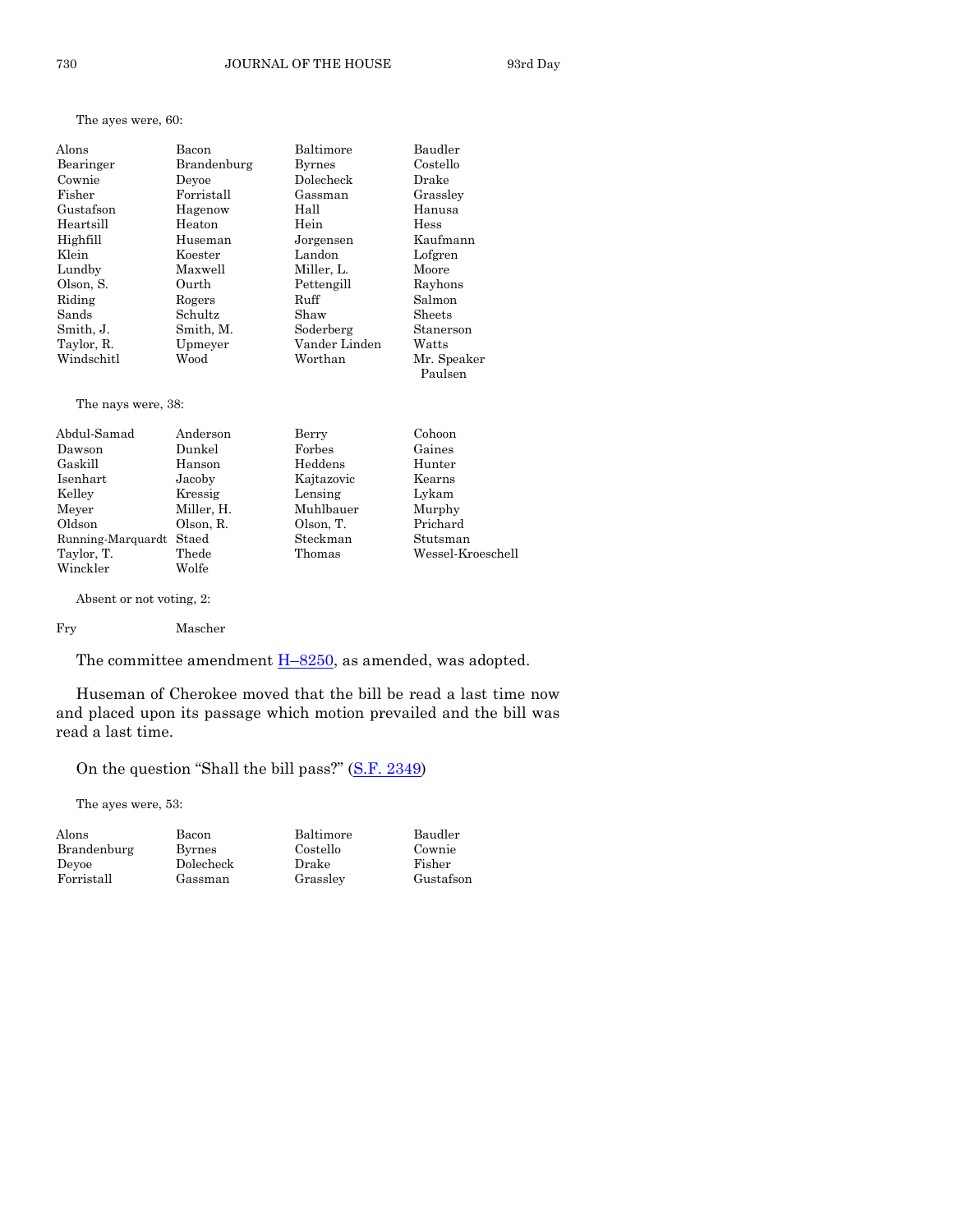Paulsen

| Hagenow       | Hanusa    | Heartsill  | Heaton     |
|---------------|-----------|------------|------------|
| Hein          | Hess      | Highfill   | Huseman    |
| Jorgensen     | Kaufmann  | Klein      | Koester    |
| Landon        | Lofgren   | Maxwell    | Miller, L. |
| Moore         | Olson, S. | Pettengill | Rayhons    |
| Riding        | Rogers    | Salmon     | Sands      |
| Schultz       | Shaw      | Sheets     | Smith, J.  |
| Soderberg     | Stanerson | Taylor, R. | Upmeyer    |
| Vander Linden | Watts     | Windschitl | Worthan    |
| Mr. Speaker   |           |            |            |

The nays were, 45:

| Abdul-Samad | Anderson          | Bearinger  | Berry    |
|-------------|-------------------|------------|----------|
| Cohoon      | Dawson            | Dunkel     | Forbes   |
| Gaines      | Gaskill           | Hall       | Hanson   |
| Heddens     | Hunter            | Isenhart   | Jacoby   |
| Kajtazovic  | Kearns            | Kelley     | Kressig  |
| Lensing     | Lundby            | Lykam      | Meyer    |
| Miller, H.  | Muhlbauer         | Murphy     | Oldson   |
| Olson, R.   | Olson, T.         | Ourth      | Prichard |
| Ruff        | Running-Marquardt | Smith. M.  | Staed    |
| Steckman    | Stutsman          | Taylor, T. | Thede    |
| Thomas      | Wessel-Kroeschell | Winckler   | Wolfe    |
| Wood        |                   |            |          |

Absent or not voting, 2:

Fry Mascher

The bill having received a constitutional majority was declared to have passed the House and the title, as amended, was agreed to.

Ways and Means Calendar

**[House File 2466,](http://coolice.legis.iowa.gov/Cool-ICE/default.asp?Category=billinfo&Service=Billbook&frame=1&GA=85&hbill=HF2466)** a bill for an act relating to the assessment of certain housing rented or leased to low-income individuals and families and including applicability provisions, was taken up for consideration.

Hagenow of Polk offered amendment H–[8271](http://coolice.legis.iowa.gov/Cool-ICE/default.asp?Category=billinfo&Service=Billbook&frame=1&GA=85&hbill=H8271) filed by him from the floor and moved its adoption.

Amendment  $H-8271$  $H-8271$  was adopted.

Hagenow of Polk moved that the bill be read a last time now and placed upon its passage which motion prevailed and the bill was read a last time.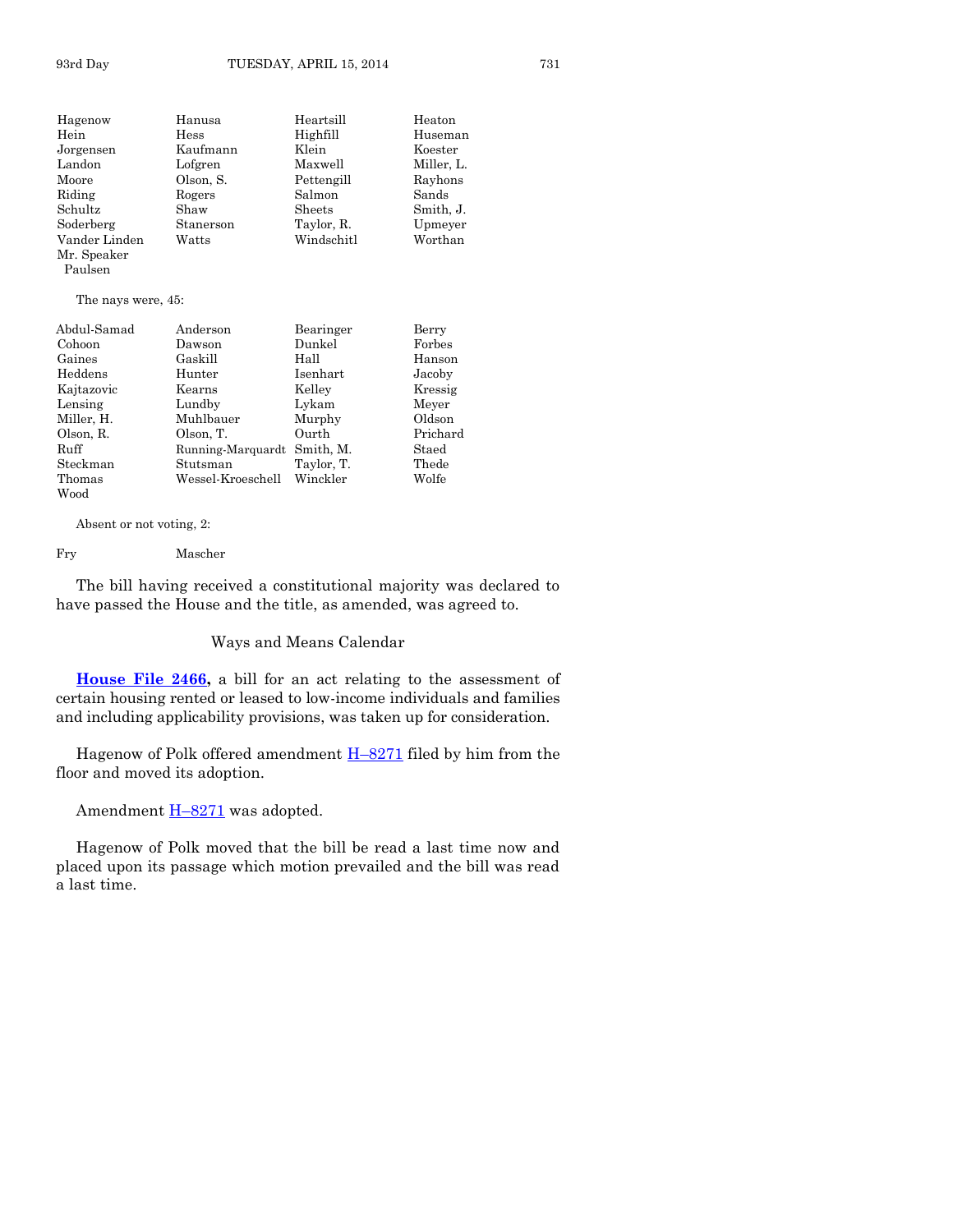# On the question "Shall the bill pass?" ([H.F. 2466\)](http://coolice.legis.iowa.gov/Cool-ICE/default.asp?Category=billinfo&Service=Billbook&frame=1&GA=85&hbill=HF2466)

The ayes were, 92:

| Abdul-Samad | Alons         | Anderson   | Bacon             |
|-------------|---------------|------------|-------------------|
| Baltimore   | Baudler       | Bearinger  | Berry             |
| Brandenburg | <b>Byrnes</b> | Cohoon     | Costello          |
| Cownie      | Dawson        | Devoe      | Dolecheck         |
| Drake       | Dunkel        | Fisher     | Forbes            |
| Forristall  | Gaines        | Gaskill    | Gassman           |
| Grassley    | Gustafson     | Hagenow    | Hall              |
| Hanson      | Hanusa        | Heartsill  | Heaton            |
| Heddens     | Hein          | Hess       | Highfill          |
| Huseman     | Jorgensen     | Kajtazovic | Kaufmann          |
| Kearns      | Kelley        | Klein      | Koester           |
| Kressig     | Landon        | Lofgren    | Lundby            |
| Lykam       | Maxwell       | Meyer      | Miller, H.        |
| Miller, L.  | Moore         | Muhlbauer  | Murphy            |
| Oldson      | Olson, R.     | Olson, S.  | Olson, T.         |
| Ourth       | Pettengill    | Prichard   | Rayhons           |
| Riding      | Rogers        | Ruff       | Running-Marquardt |
| Salmon      | Sands         | Schultz    | Shaw              |
| Sheets      | Smith, J.     | Smith, M.  | Soderberg         |
| Staed       | Stanerson     | Steckman   | Stutsman          |
| Taylor, R.  | Taylor, T.    | Thede      | Thomas            |
| Upmeyer     | Vander Linden | Watts      | Windschitl        |
| Wolfe       | Wood          | Worthan    | Mr. Speaker       |
|             |               |            | Paulsen           |

The nays were, 6:

| Hunter                     | Isenhart | Jacoby | Lensing |
|----------------------------|----------|--------|---------|
| Wessel-Kroeschell Winckler |          |        |         |
|                            |          |        |         |

Absent or not voting, 2:

Fry Mascher

The bill having received a constitutional majority was declared to have passed the House and the title was agreed to.

# IMMEDIATE MESSAGES

Upmeyer of Cerro Gordo asked and received unanimous consent that the following bills be immediately messaged to the Senate: **House Files 2466, 2468** and **[Senate File 2349.](http://coolice.legis.iowa.gov/Cool-ICE/default.asp?Category=billinfo&Service=Billbook&frame=1&GA=85&hbill=SF2349)**

On motion by Upmeyer of Cerro Gordo, the House was recessed at 10:55 a.m., until the conclusion of the committee on Ways and Means.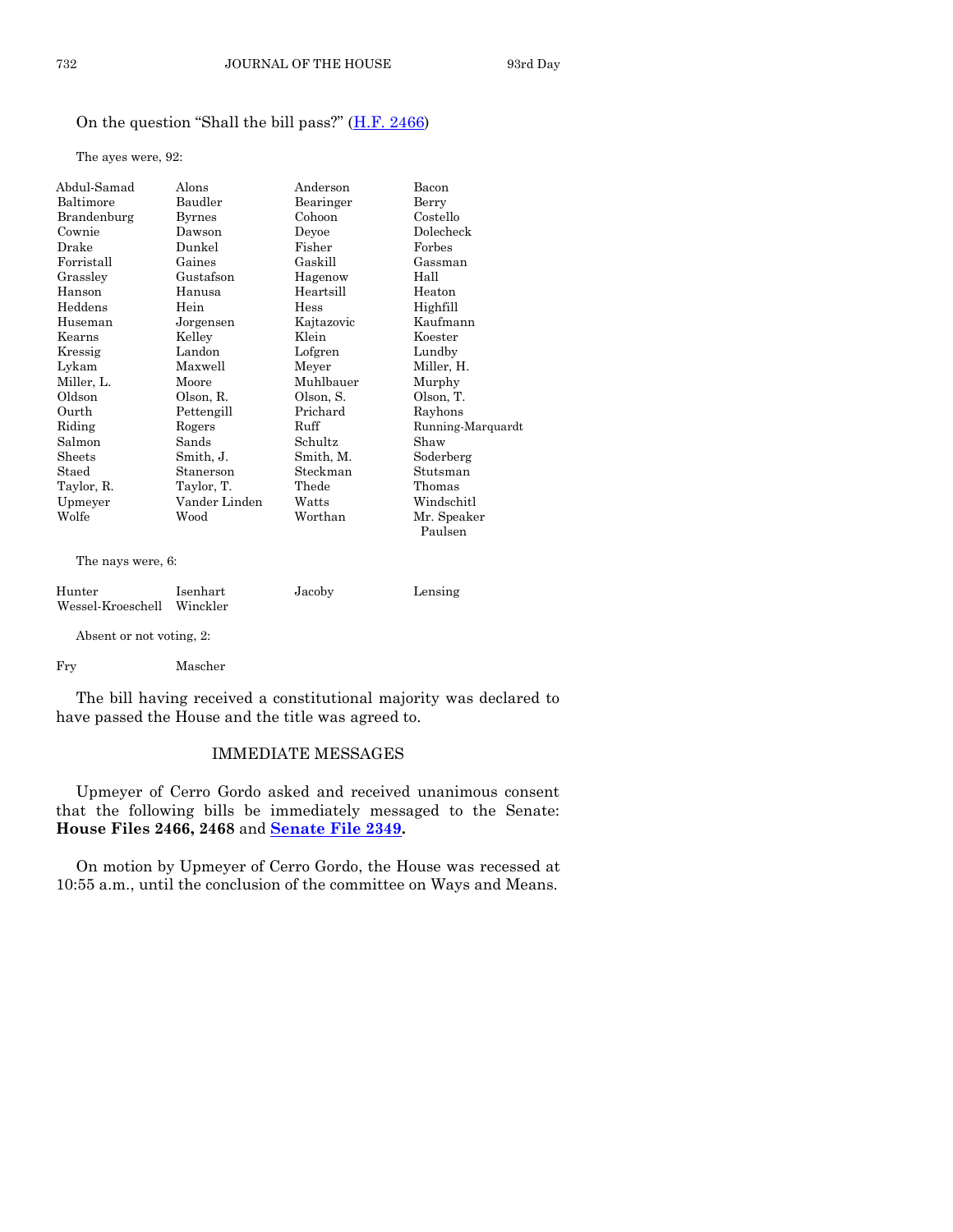## AFTERNOON SESSION

The House reconvened at 3:49 p.m., Speaker Paulsen in the chair.

# MESSAGES FROM THE SENATE

The following messages were received from the Senate:

Mr. Speaker: I am directed to inform your honorable body that the Senate has on April 15, 2014, amended and passed the following bill in which the concurrence of the House is asked:

[House File 2450,](http://coolice.legis.iowa.gov/Cool-ICE/default.asp?Category=billinfo&Service=Billbook&frame=1&GA=85&hbill=HF2450) a bill for an act relating to appropriations to the justice system and including effective date provisions.

Also: That the Senate has on April 15, 2014, concurred in the House amendment and passed the following bill in which the concurrence of the House is asked:

[Senate File 2195,](http://coolice.legis.iowa.gov/Cool-ICE/default.asp?Category=billinfo&Service=Billbook&frame=1&GA=85&hbill=SF2195) a bill for an act relating to matters under the purview of the utilities division of the department of commerce.

Also: That the Senate has on April 15, 2014, passed the following bill in which the concurrence of the House is asked:

[Senate File 2350,](http://coolice.legis.iowa.gov/Cool-ICE/default.asp?Category=billinfo&Service=Billbook&frame=1&GA=85&hbill=SF2350) a bill for an act relating to payment of wages.

Also: That the Senate has on April 15, 2014, passed the following bill in which the concurrence of the House is asked:

[Senate File 2352,](http://coolice.legis.iowa.gov/Cool-ICE/default.asp?Category=billinfo&Service=Billbook&frame=1&GA=85&hbill=SF2352) a bill for an act relating to the additional homestead credit for certain disabled veterans and including effective date and applicability provisions.

MICHAEL E. MARSHALL, Secretary

#### SENATE MESSAGE CONSIDERED

**[Senate File 2352,](http://coolice.legis.iowa.gov/Cool-ICE/default.asp?Category=billinfo&Service=Billbook&frame=1&GA=85&hbill=SF2352)** by committee on Ways and Means, a bill for an act relating to the additional homestead credit for certain disabled veterans and including effective date and applicability provisions.

Read first time and referred to committee on **Ways and Means.**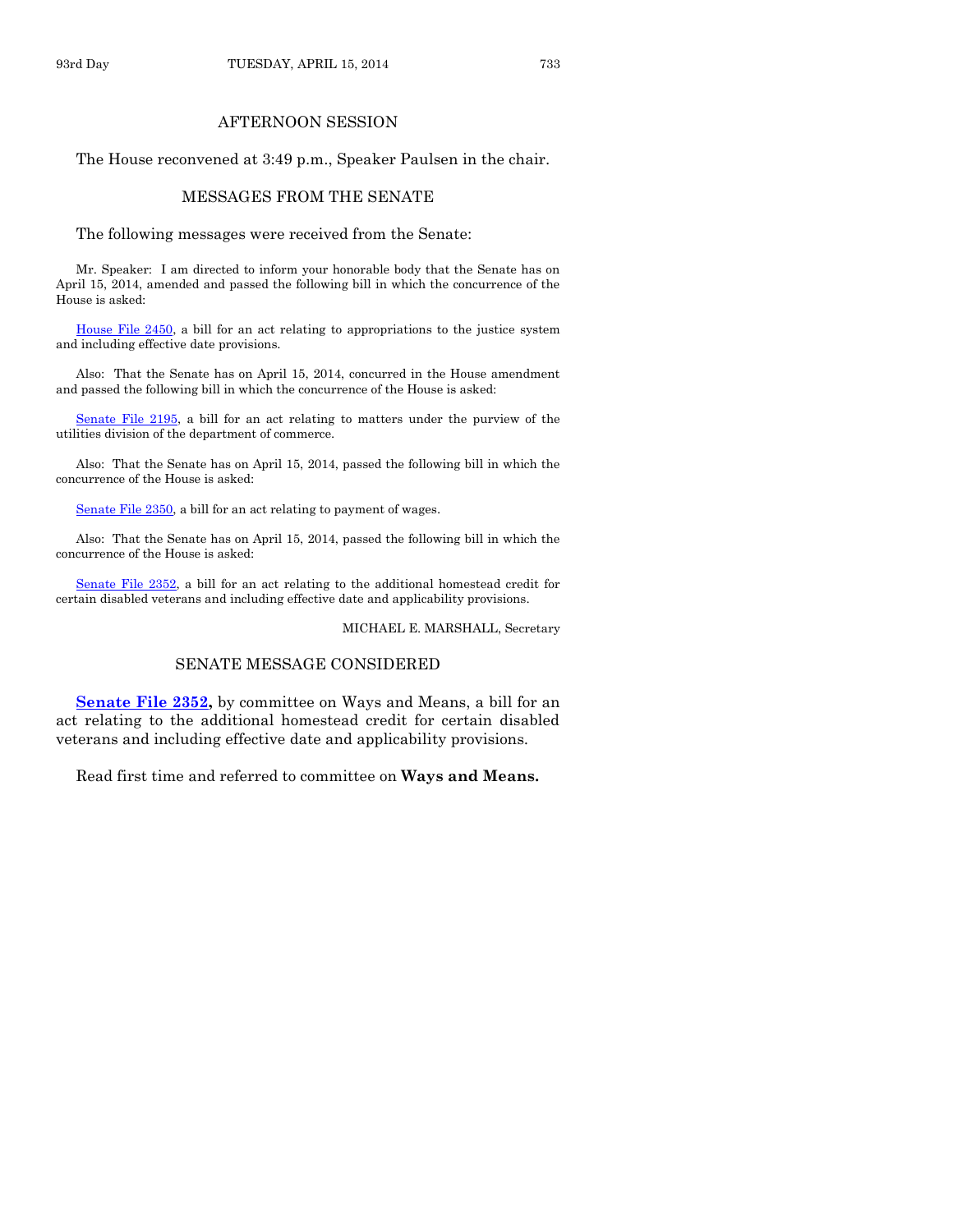# CONSIDERATION OF BILLS Appropriations Calendar

**[Senate File 2342,](http://coolice.legis.iowa.gov/Cool-ICE/default.asp?Category=billinfo&Service=Billbook&frame=1&GA=85&hbill=SF2342)** a bill for an act relating to and making appropriations to certain state departments, agencies, funds, and certain other entities, providing for regulatory authority, and other properly related matters, and including effective date and retroactive applicability provisions, with report of committee recommending amendment and passage, was taken up for consideration.

Watts of Dallas offered amendment  $H-8228$  $H-8228$  filed by the committee on Appropriations.

The House stood at ease at 3:56 p.m., until the fall of the gavel.

The House resumed session at 4:28 p.m., Speaker Paulsen in the chair.

Hunter of Polk asked and received unanimous consent that amendment H–[8257,](http://coolice.legis.iowa.gov/Cool-ICE/default.asp?Category=billinfo&Service=Billbook&frame=1&GA=85&hbill=H8257) to the committee amendment H–[8228,](http://coolice.legis.iowa.gov/Cool-ICE/default.asp?Category=billinfo&Service=Billbook&frame=1&GA=85&hbill=H8228) be deferred.

Watts of Dallas offered amendment  $H-8276$ , to the committee amendment H–[8228,](http://coolice.legis.iowa.gov/Cool-ICE/default.asp?Category=billinfo&Service=Billbook&frame=1&GA=85&hbill=H8228) filed by him from the floor and moved its adoption.

Amendment  $\underline{H-8276}$ , to the committee amendment  $\underline{H-8228}$ , was adopted, placing out of order amendment  $H-8258$ , to the committee amendment H-[8228,](http://coolice.legis.iowa.gov/Cool-ICE/default.asp?Category=billinfo&Service=Billbook&frame=1&GA=85&hbill=H8228) filed by Hunter of Polk and Lundby of Linn on April 14, 2014.

Hunter of Polk asked and received unanimous consent to withdraw amendment  $H-8257$ , to the committee amendment  $H-8228$ , filed by him on April 14, 2014.

Watts of Dallas moved the adoption of the committee amendment H–[8228,](http://coolice.legis.iowa.gov/Cool-ICE/default.asp?Category=billinfo&Service=Billbook&frame=1&GA=85&hbill=H8228) as amended.

The committee amendment  $H-8228$ , as amended, was adopted.

Hunter of Polk offered amendment H–[8259](http://coolice.legis.iowa.gov/Cool-ICE/default.asp?Category=billinfo&Service=Billbook&frame=1&GA=85&hbill=H8259) filed by him and moved its adoption.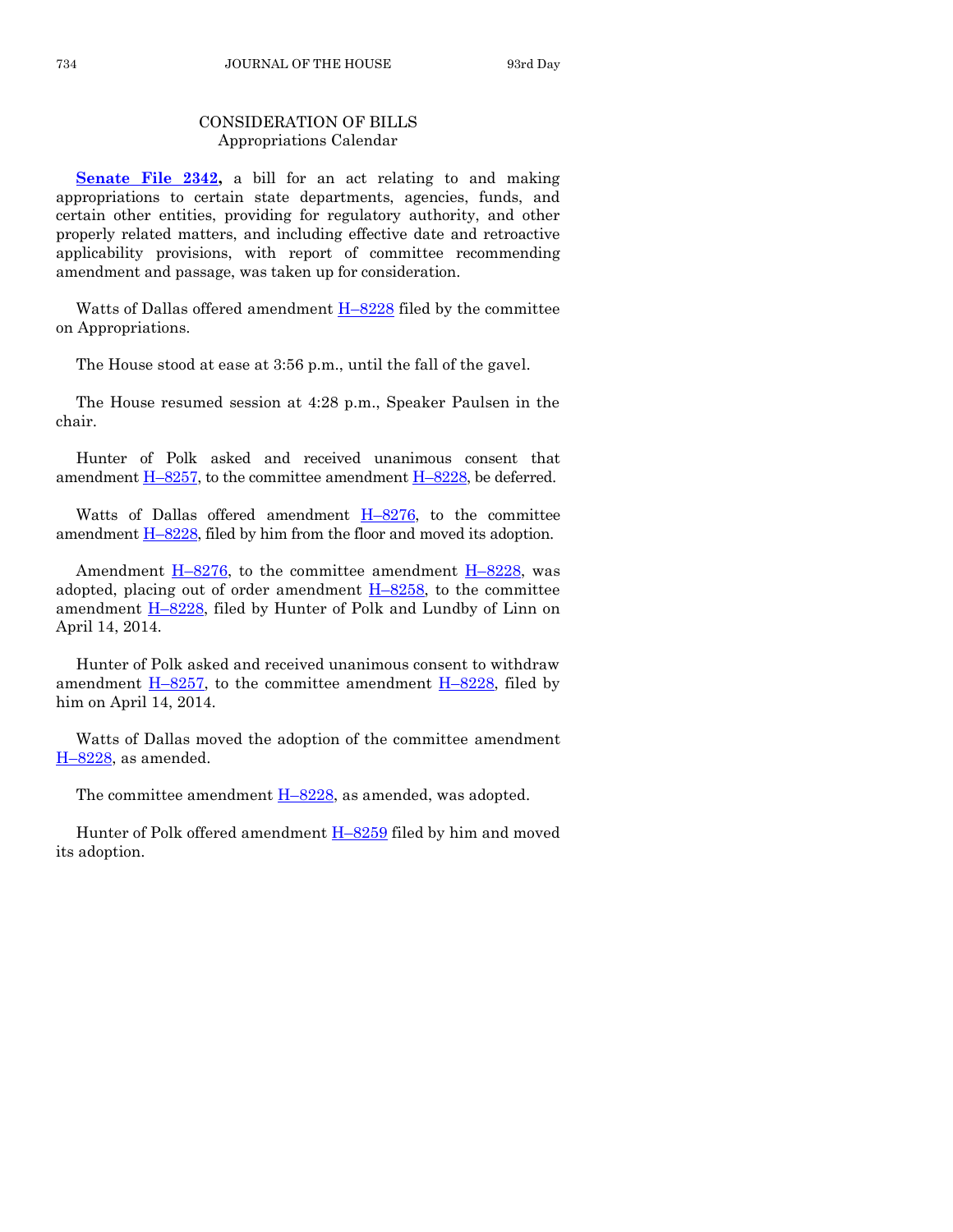A non-record roll call was requested.

The ayes were 46, nays 51.

Amendment H-[8259](http://coolice.legis.iowa.gov/Cool-ICE/default.asp?Category=billinfo&Service=Billbook&frame=1&GA=85&hbill=H8259) lost.

Hunter of Polk offered amendment  $H-8260$  $H-8260$  filed by him.

Watts of Dallas rose on a point of order that amendment  $H-8260$  $H-8260$ was not germane.

The Speaker ruled the point well taken and amendment H–[8260](http://coolice.legis.iowa.gov/Cool-ICE/default.asp?Category=billinfo&Service=Billbook&frame=1&GA=85&hbill=H8260) not germane.

Windschitl of Harrison in the chair at 4:50 p.m.

Hunter of Polk offered amendment  $H-8261$  $H-8261$  filed by him.

Watts of Dallas rose on a point of order that amendment  $H-8261$  $H-8261$ was not germane.

The Speaker ruled the point well taken and amendment H–[8261](http://coolice.legis.iowa.gov/Cool-ICE/default.asp?Category=billinfo&Service=Billbook&frame=1&GA=85&hbill=H8261) not germane.

Riding of Polk offered amendment  $H-8262$  $H-8262$  filed by him.

Watts of Dallas rose on a point of order that amendment  $H-8262$  $H-8262$ was not germane.

The Speaker ruled the point well taken and amendment  $H-8262$  $H-8262$ not germane.

Riding of Polk asked for unanimous consent to suspend the rules to consider amendment H–[8262.](http://coolice.legis.iowa.gov/Cool-ICE/default.asp?Category=billinfo&Service=Billbook&frame=1&GA=85&hbill=H8262)

Objection was raised.

Riding of Polk moved to suspend the rules to consider amendment H–[8262.](http://coolice.legis.iowa.gov/Cool-ICE/default.asp?Category=billinfo&Service=Billbook&frame=1&GA=85&hbill=H8262)

Roll call was requested by M. Smith of Marshall and Abdul-Samad of Polk.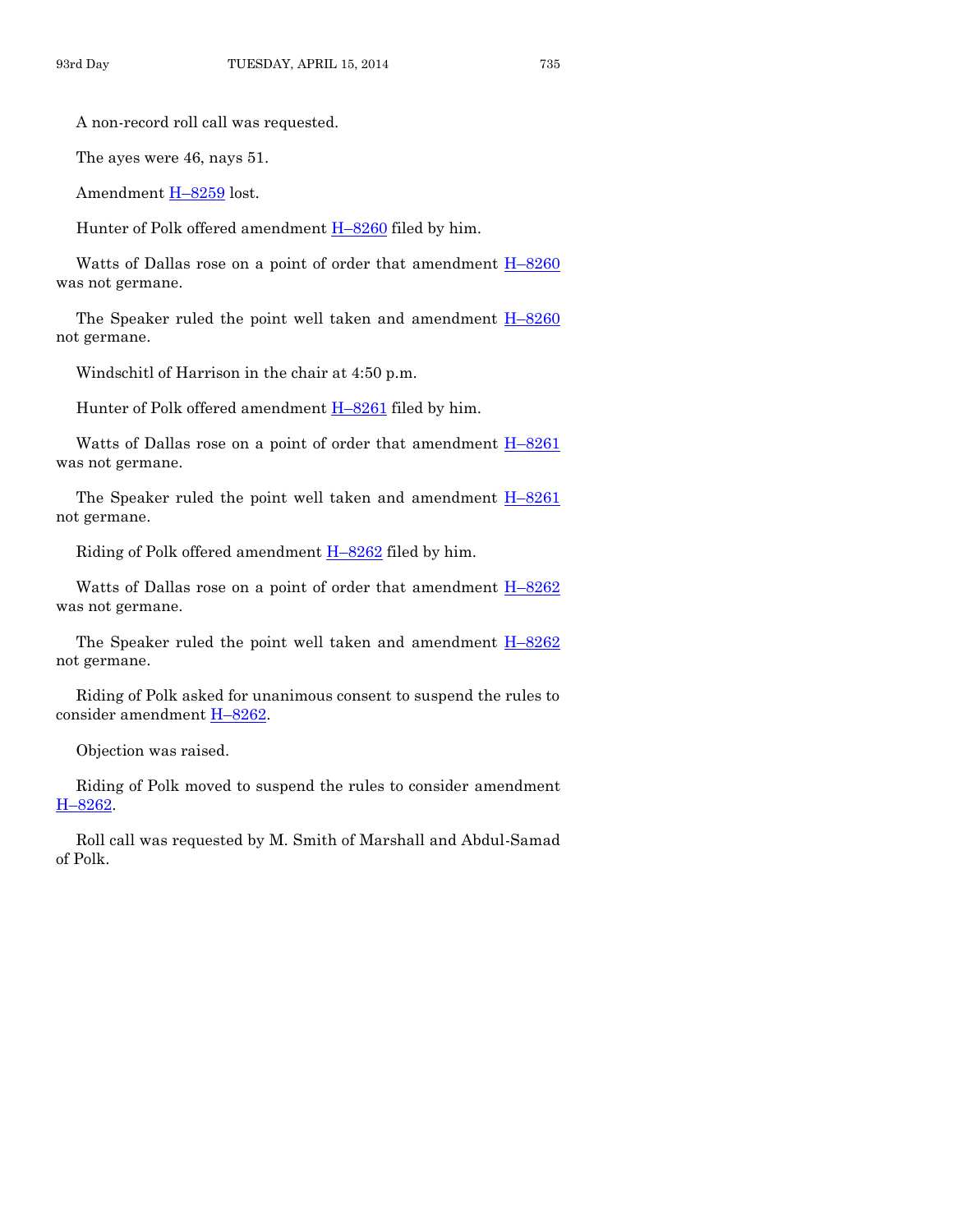Rule 75 was invoked.

On the question "Shall the rules be suspended to consider amendment H–[8262?](http://coolice.legis.iowa.gov/Cool-ICE/default.asp?Category=billinfo&Service=Billbook&frame=1&GA=85&hbill=H8262)" [\(S.F. 2342\)](http://coolice.legis.iowa.gov/Cool-ICE/default.asp?Category=billinfo&Service=Billbook&frame=1&GA=85&hbill=SF2342)

The ayes were, 46:

| Abdul-Samad | Anderson  | Bearinger         | Berry      |
|-------------|-----------|-------------------|------------|
| Cohoon      | Dawson    | Dunkel            | Forbes     |
| Gaines      | Gaskill   | Hall              | Hanson     |
| Heddens     | Hunter    | Isenhart          | Jacoby     |
| Kajtazovic  | Kearns    | Kelley            | Kressig    |
| Lensing     | Lundby    | Lykam             | Meyer      |
| Miller, H.  | Muhlbauer | Murphy            | Oldson     |
| Olson, R.   | Olson, T. | Ourth             | Prichard   |
| Riding      | Ruff      | Running-Marquardt | Smith, M.  |
| Staed       | Steckman  | Stutsman          | Taylor, T. |
| Thede       | Thomas    | Wessel-Kroeschell | Winckler   |
| Wolfe       | Wood      |                   |            |

The nays were, 52:

| Alons         | Bacon         | Baltimore      | Baudler     |
|---------------|---------------|----------------|-------------|
| Brandenburg   | <b>Byrnes</b> | Costello       | Cownie      |
| Devoe         | Dolecheck     | Drake          | Fisher      |
| Forristall    | Gassman       | Grassley       | Gustafson   |
| Hagenow       | Hanusa        | Heartsill      | Heaton      |
| Hein          | Hess          | Highfill       | Huseman     |
| Jorgensen     | Kaufmann      | Klein          | Koester     |
| Landon        | Lofgren       | Maxwell        | Miller, L.  |
| Moore         | Olson, S.     | Paulsen, Spkr. | Pettengill  |
| Rayhons       | Rogers        | Salmon         | Sands       |
| Schultz       | Shaw          | Sheets         | Smith, J.   |
| Soderberg     | Stanerson     | Taylor, R.     | Upmeyer     |
| Vander Linden | Watts         | Worthan        | Windschitl. |
|               |               |                | Presiding   |

Absent or not voting, 2:

Fry Mascher

The motion to suspend the rules lost.

Bearinger of Fayette offered amendment H–[8264](http://coolice.legis.iowa.gov/Cool-ICE/default.asp?Category=billinfo&Service=Billbook&frame=1&GA=85&hbill=H8264) filed by him and moved its adoption.

Roll call was requested by Bearinger of Fayette and M. Smith of Marshall.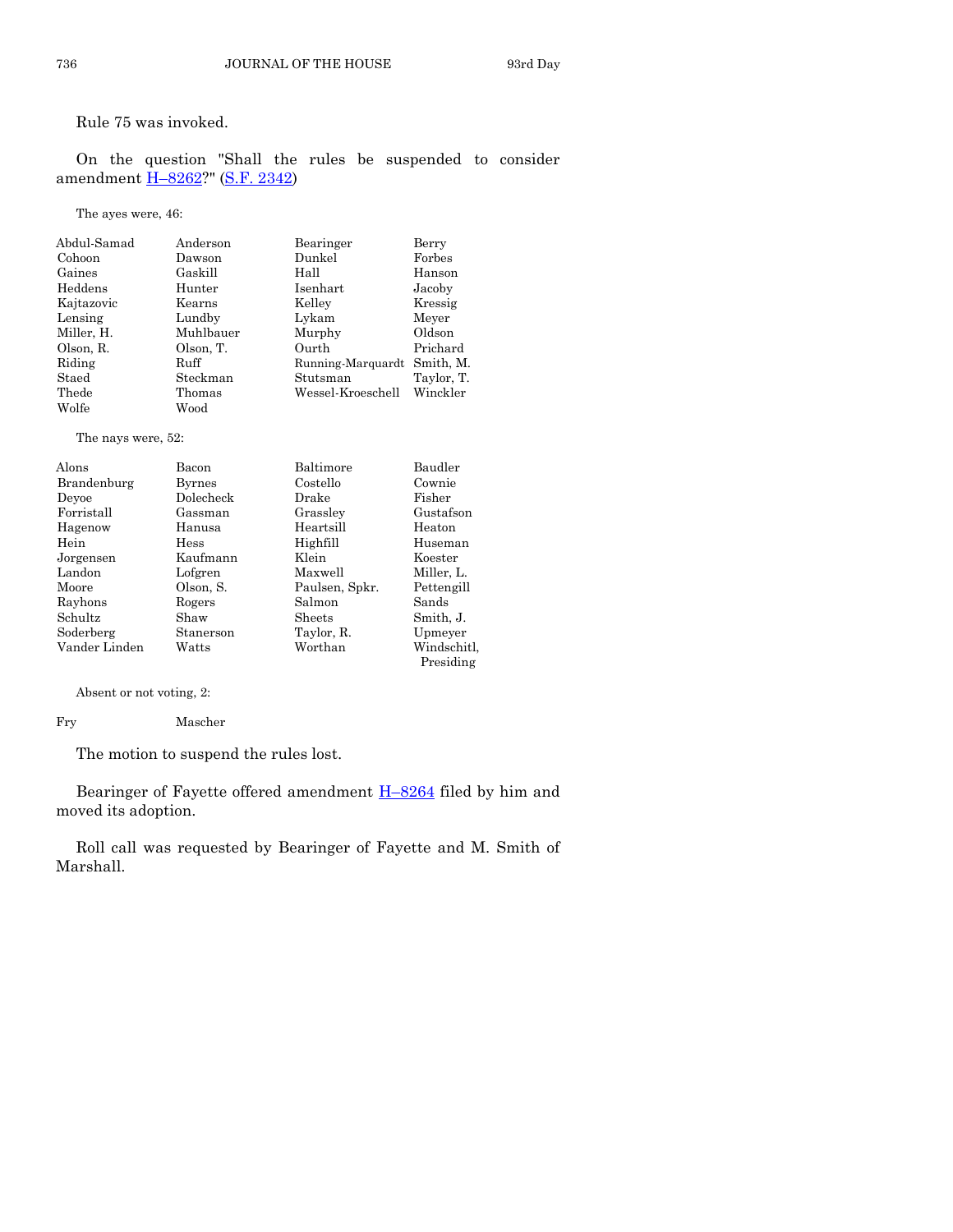# On the question "Shall amendment  $H-8264$  $H-8264$  be adopted?" [\(S.F. 2342\)](http://coolice.legis.iowa.gov/Cool-ICE/default.asp?Category=billinfo&Service=Billbook&frame=1&GA=85&hbill=SF2342)

The ayes were, 97:

| Abdul-Samad    | Alons         | Anderson   | Bacon             |
|----------------|---------------|------------|-------------------|
| Baltimore      | Bearinger     | Berry      | Brandenburg       |
| <b>Byrnes</b>  | Cohoon        | Costello   | Cownie            |
| Dawson         | Deyoe         | Dolecheck  | Drake             |
| Dunkel         | Fisher        | Forbes     | Forristall        |
| Gaines         | Gaskill       | Gassman    | Grassley          |
| Gustafson      | Hagenow       | Hall       | Hanson            |
| Hanusa         | Heartsill     | Heaton     | Heddens           |
| Hein           | Hess          | Highfill   | Hunter            |
| Huseman        | Isenhart      | Jacoby     | Jorgensen         |
| Kajtazovic     | Kaufmann      | Kearns     | Kelley            |
| Klein          | Koester       | Kressig    | Landon            |
| Lensing        | Lofgren       | Lundby     | Lykam             |
| Maxwell        | Meyer         | Miller, H. | Miller, L.        |
| Moore          | Muhlbauer     | Murphy     | Oldson            |
| Olson, R.      | Olson, S.     | Olson, T.  | Ourth             |
| Paulsen, Spkr. | Pettengill    | Prichard   | Rayhons           |
| Riding         | Rogers        | Ruff       | Running-Marquardt |
| Salmon         | Sands         | Schultz    | Shaw              |
| <b>Sheets</b>  | Smith, J.     | Smith, M.  | Soderberg         |
| Staed          | Stanerson     | Steckman   | Stutsman          |
| Taylor, R.     | Taylor, T.    | Thede      | Thomas            |
| Upmeyer        | Vander Linden | Watts      | Wessel-Kroeschell |
| Winckler       | Wolfe         | Wood       | Worthan           |
| Windschitl.    |               |            |                   |
| Presiding      |               |            |                   |
|                |               |            |                   |

The nays were, none.

Absent or not voting, 3:

| Baudler | Frv | Mascher |
|---------|-----|---------|
|         |     |         |

Amendment  $\underline{H-8264}$  $\underline{H-8264}$  $\underline{H-8264}$  was adopted.

Hunter of Polk offered amendment H–[8263](http://coolice.legis.iowa.gov/Cool-ICE/default.asp?Category=billinfo&Service=Billbook&frame=1&GA=85&hbill=H8263) filed by him and moved its adoption.

Roll call was requested by Hunter of Polk and Abdul-Samad of Polk.

Rule 75 was invoked.

On the question "Shall amendment  $H-8263$  $H-8263$  be adopted?" ([S.F. 2342\)](http://coolice.legis.iowa.gov/Cool-ICE/default.asp?Category=billinfo&Service=Billbook&frame=1&GA=85&hbill=SF2342)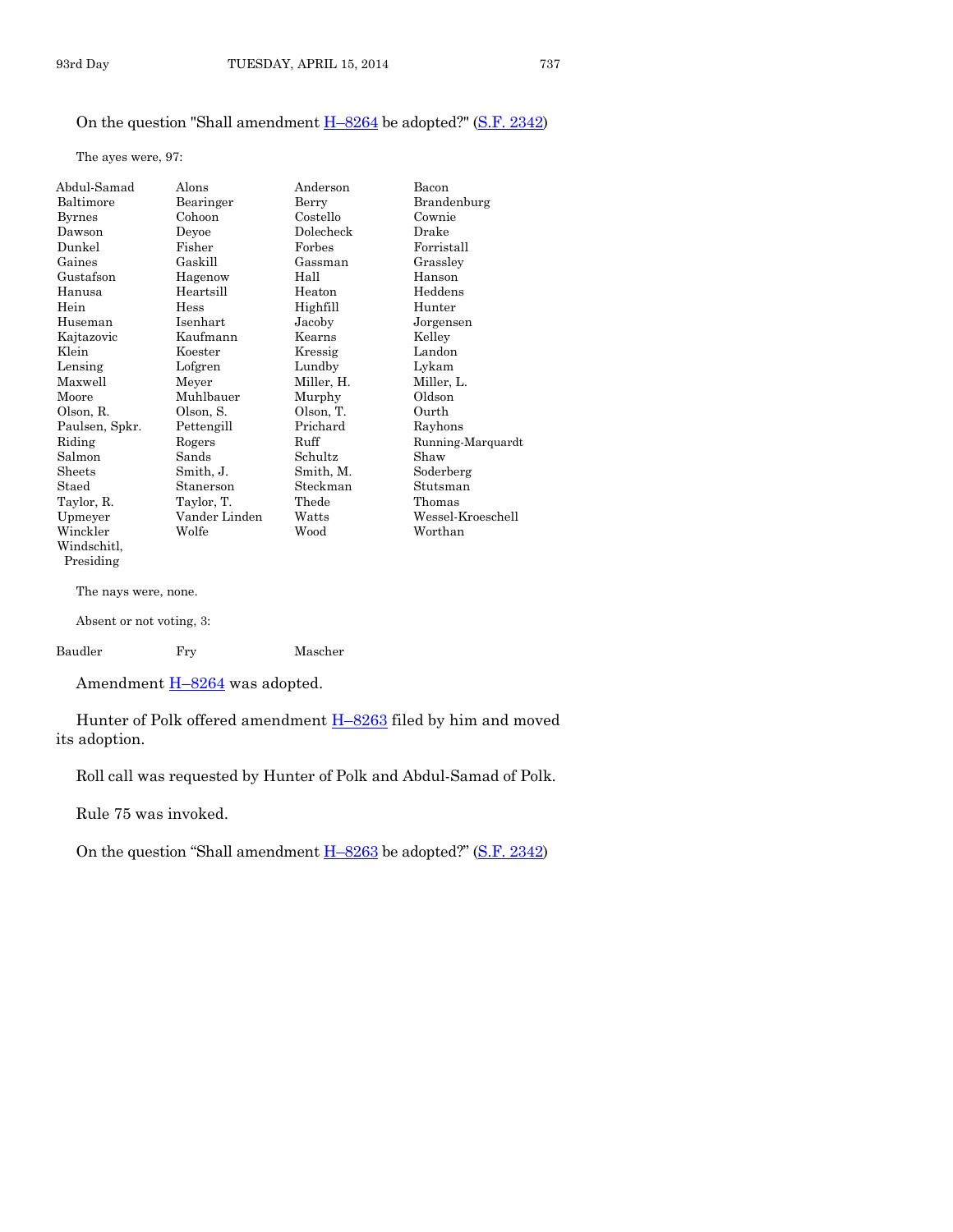# The ayes were, 46:

| Abdul-Samad | Anderson  | Bearinger         | Berry      |
|-------------|-----------|-------------------|------------|
| Cohoon      | Dawson    | Dunkel            | Forbes     |
| Gaines      | Gaskill   | Hall              | Hanson     |
| Heddens     | Hunter    | Isenhart          | Jacoby     |
| Kajtazovic  | Kearns    | Kelley            | Kressig    |
| Lensing     | Lundby    | Lykam             | Meyer      |
| Miller, H.  | Muhlbauer | Murphy            | Oldson     |
| Olson, R.   | Olson, T. | Ourth             | Prichard   |
| Riding      | Ruff      | Running-Marquardt | Smith, M.  |
| Staed       | Steckman  | Stutsman          | Taylor, T. |
| Thede       | Thomas    | Wessel-Kroeschell | Winckler   |
| Wolfe       | Wood      |                   |            |

#### The nays were, 52:

| Alons         | Bacon     | Baltimore      | Baudler     |
|---------------|-----------|----------------|-------------|
| Brandenburg   | Byrnes    | Costello       | Cownie      |
| Deyoe         | Dolecheck | Drake          | Fisher      |
| Forristall    | Gassman   | Grasslev       | Gustafson   |
| Hagenow       | Hanusa    | Heartsill      | Heaton      |
| Hein          | Hess      | Highfill       | Huseman     |
| Jorgensen     | Kaufmann  | Klein          | Koester     |
| Landon        | Lofgren   | Maxwell        | Miller, L.  |
| Moore         | Olson, S. | Paulsen, Spkr. | Pettengill  |
| Rayhons       | Rogers    | Salmon         | Sands       |
| Schultz       | Shaw      | Sheets         | Smith, J.   |
| Soderberg     | Stanerson | Taylor, R.     | Upmeyer     |
| Vander Linden | Watts     | Worthan        | Windschitl, |
|               |           |                | Presiding   |

Absent or not voting, 2:

# Fry Mascher

Amendment **H-[8263](http://coolice.legis.iowa.gov/Cool-ICE/default.asp?Category=billinfo&Service=Billbook&frame=1&GA=85&hbill=H8263)** lost.

Watts of Dallas moved that the bill be read a last time now and placed upon its passage which motion prevailed and the bill was read a last time.

On the question "Shall the bill pass?" ([S.F. 2342\)](http://coolice.legis.iowa.gov/Cool-ICE/default.asp?Category=billinfo&Service=Billbook&frame=1&GA=85&hbill=SF2342)

The ayes were, 53:

| Alons       | Bacon         | Baltimore | Baudler   |
|-------------|---------------|-----------|-----------|
| Brandenburg | <b>Byrnes</b> | Costello  | Cownie    |
| Devoe       | Dolecheck     | Drake     | Fisher    |
| Forristall  | Gassman       | Grassley  | Gustafson |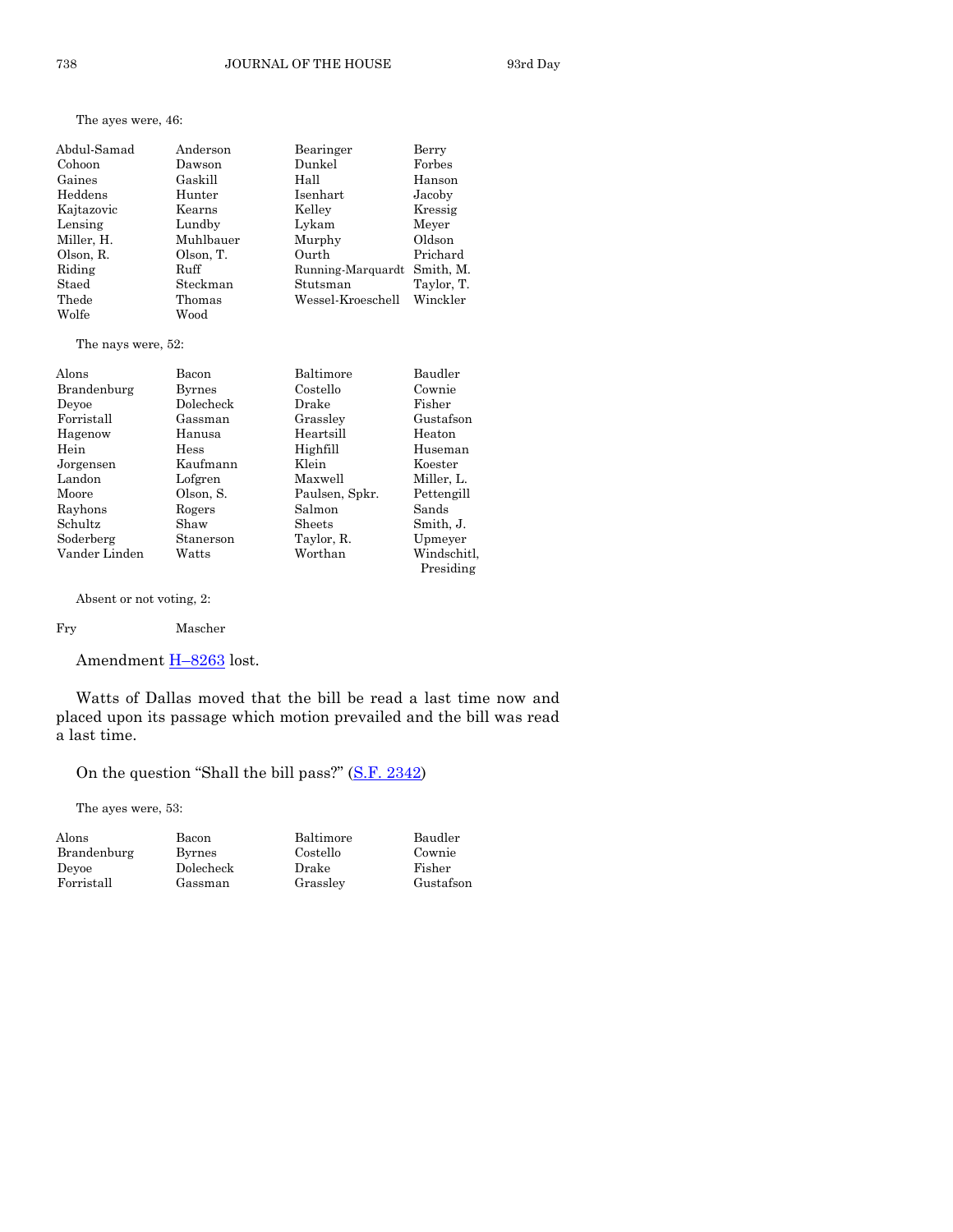| Hagenow     | Hanusa        | Heartsill | Heaton         |
|-------------|---------------|-----------|----------------|
| Hein        | Hess          | Highfill  | Huseman        |
| Jorgensen   | Kaufmann      | Klein     | Koester        |
| Landon      | Lofgren       | Lundby    | Maxwell        |
| Miller, L.  | Moore         | Olson, S. | Paulsen, Spkr. |
| Pettengill  | Rayhons       | Rogers    | Salmon         |
| Sands       | Schultz       | Shaw      | Sheets         |
| Smith, J.   | Soderberg     | Stanerson | Taylor, R.     |
| Upmeyer     | Vander Linden | Watts     | Worthan        |
| Windschitl, |               |           |                |

The nays were, 45:

Presiding

| Abdul-Samad | Anderson          | Bearinger  | Berry      |
|-------------|-------------------|------------|------------|
| Cohoon      | Dawson            | Dunkel     | Forbes     |
| Gaines      | Gaskill           | Hall       | Hanson     |
| Heddens     | Hunter            | Isenhart   | Jacoby     |
| Kajtazovic  | Kearns            | Kelley     | Kressig    |
| Lensing     | Lykam             | Meyer      | Miller, H. |
| Muhlbauer   | Murphy            | Oldson     | Olson, R.  |
| Olson, T.   | Ourth             | Prichard   | Riding     |
| Ruff        | Running-Marquardt | Smith, M.  | Staed      |
| Steckman    | Stutsman          | Taylor, T. | Thede      |
| Thomas      | Wessel-Kroeschell | Winckler   | Wolfe      |
| Wood        |                   |            |            |

Absent or not voting, 2:

Fry Mascher

The bill having received a constitutional majority was declared to have passed the House and the title, as amended, was agreed to.

Speaker Paulsen in the chair at 5:25 p.m.

# HOUSE REFUSED TO CONCUR

Worthan of Buena Vista called up for consideration **[House File 2450,](http://coolice.legis.iowa.gov/Cool-ICE/default.asp?Category=billinfo&Service=Billbook&frame=1&GA=85&hbill=HF2450)** a bill for an act relating to appropriations to the justice system and including effective date provisions, amended by the Senate, and moved that the House concur in the Senate amendment  $H-8277$ .

Roll call was requested by M. Smith of Marshall and Heartsill of Marion.

On the question "Shall the House concur in the Senate amendment H–[8277?](http://coolice.legis.iowa.gov/Cool-ICE/default.asp?Category=billinfo&Service=Billbook&frame=1&GA=85&hbill=H8277)" [\(H.F. 2450\)](http://coolice.legis.iowa.gov/Cool-ICE/default.asp?Category=billinfo&Service=Billbook&frame=1&GA=85&hbill=HF2450)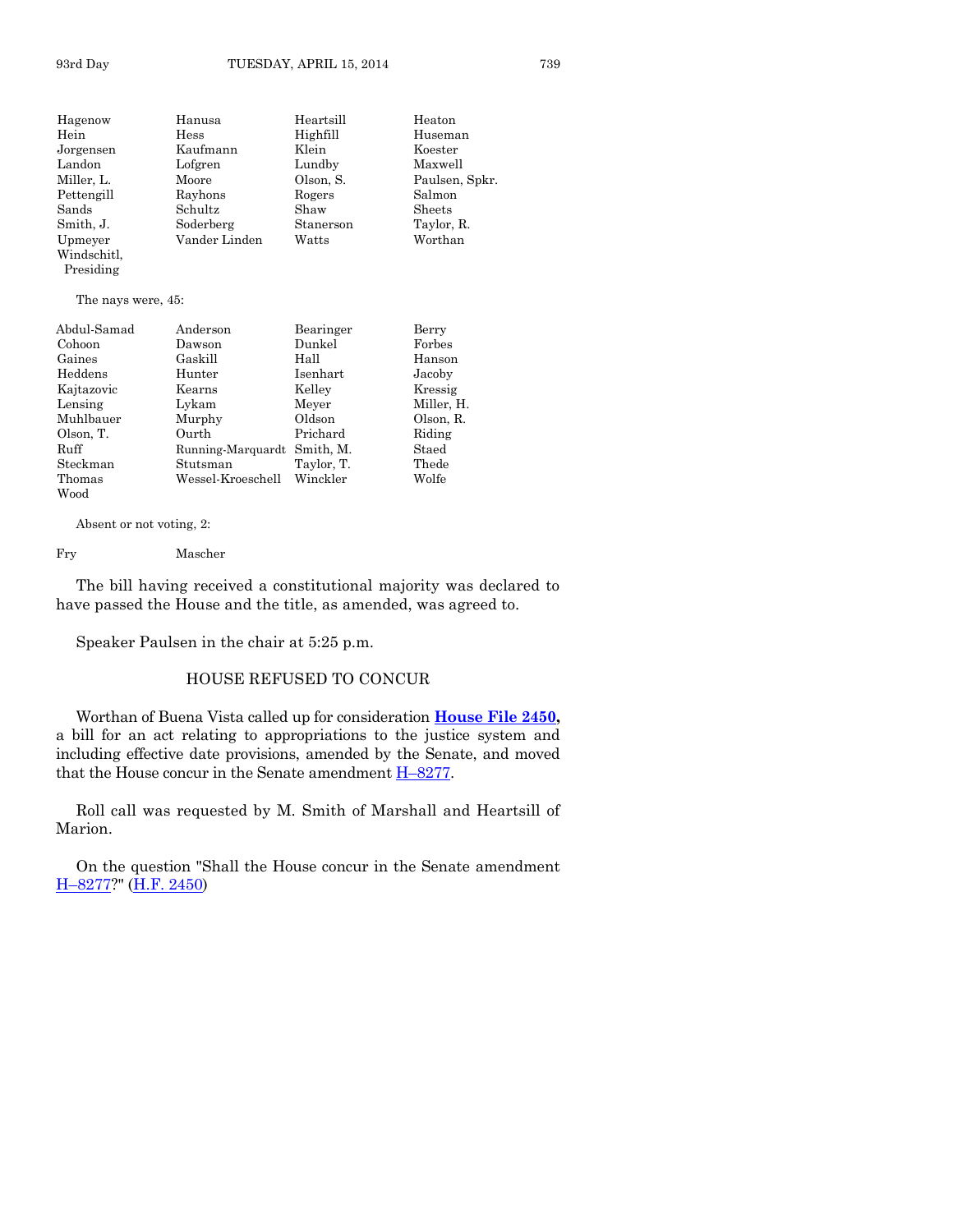The ayes were, 45:

| Abdul-Samad | Anderson          | Berry      | Cohoon     |
|-------------|-------------------|------------|------------|
| Dawson      | Dunkel            | Forbes     | Gaines     |
| Gaskill     | Hall              | Hanson     | Heddens    |
| Hunter      | Isenhart          | Jacoby     | Kajtazovic |
| Kearns      | Kelley            | Kressig    | Lensing    |
| Lundby      | Lykam             | Meyer      | Miller, H. |
| Muhlbauer   | Murphy            | Oldson     | Olson, R.  |
| Olson, T.   | Ourth             | Prichard   | Riding     |
| Ruff        | Running-Marquardt | Smith, M.  | Staed      |
| Steckman    | Stutsman          | Taylor, T. | Thede      |
| Thomas      | Wessel-Kroeschell | Winckler   | Wolfe      |
| Wood        |                   |            |            |

The nays were, 52:

| Bacon         | Baltimore  | Baudler       |
|---------------|------------|---------------|
| <b>Byrnes</b> | Costello   | Cownie        |
| Dolecheck     | Drake      | Fisher        |
| Gassman       | Grasslev   | Gustafson     |
| Hanusa        | Heartsill  | Heaton        |
| Hess          | Highfill   | Huseman       |
| Kaufmann      | Klein      | Koester       |
| Lofgren       | Maxwell    | Miller, L.    |
| Olson, S.     | Pettengill | Rayhons       |
| Salmon        | Sands      | Schultz       |
| Sheets        | Smith, J.  | Soderberg     |
| Taylor, R.    | Upmeyer    | Vander Linden |
| Windschitl    | Worthan    | Mr. Speaker   |
|               |            | Paulsen       |
|               |            |               |

Absent or not voting, 3:

|  | Bearinger | Frv | Mascher |
|--|-----------|-----|---------|
|--|-----------|-----|---------|

The motion lost and the House refused to concur in the Senate amendment H–[8277.](http://coolice.legis.iowa.gov/Cool-ICE/default.asp?Category=billinfo&Service=Billbook&frame=1&GA=85&hbill=H8277)

# IMMEDIATE MESSAGES

Upmeyer of Cerro Gordo asked and received unanimous consent that the following bills be immediately messaged to the Senate: **[House File 2450](http://coolice.legis.iowa.gov/Cool-ICE/default.asp?Category=billinfo&Service=Billbook&frame=1&GA=85&hbill=HF2450)** and **[Senate File 2342.](http://coolice.legis.iowa.gov/Cool-ICE/default.asp?Category=billinfo&Service=Billbook&frame=1&GA=85&hbill=SF2342)**

The House stood at ease at 5:28 p.m., until the fall of the gavel.

The House resumed session at 7:18 p.m., Speaker Paulsen in the chair.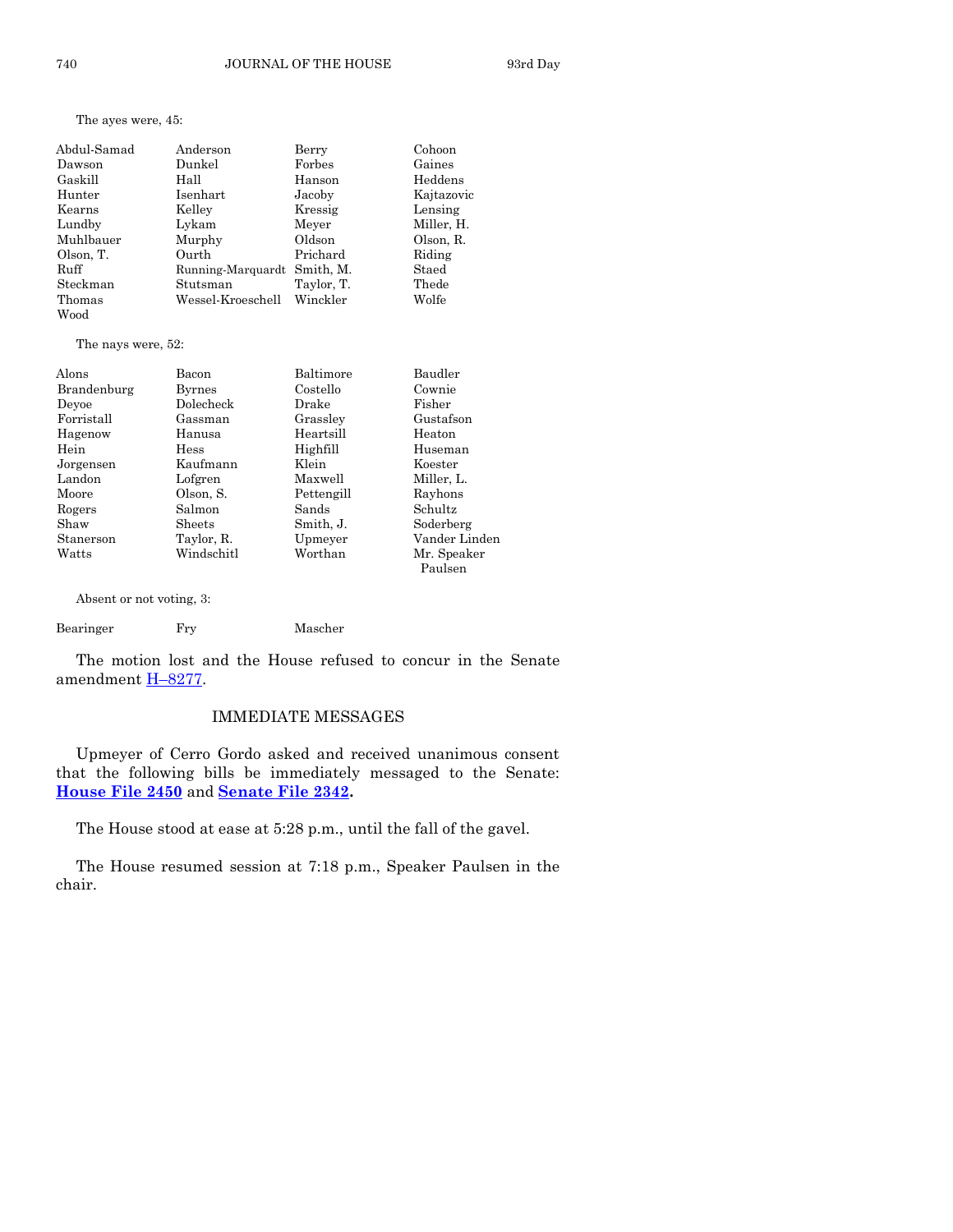#### Appropriations Calendar

**[Senate File 2347,](http://coolice.legis.iowa.gov/Cool-ICE/default.asp?Category=billinfo&Service=Billbook&frame=1&GA=85&hbill=SF2347)** a bill for an act relating to the funding of, the operation of, and appropriation of moneys to the college student aid commission, the department for the blind, the department of education, and the state board of regents, and providing for related matters, with report of committee recommending amendment and passage, was taken up for consideration.

Dolecheck of Ringgold offered amendment  $H-8248$  $H-8248$  filed by the committee on Appropriations.

Winckler of Scott offered amendment  $H-8272$ , to the committee amendment  $H-8248$ , filed by Winckler, et al., from the floor.

Dolecheck of Ringgold rose on a point of order that amendment H–[8272](http://coolice.legis.iowa.gov/Cool-ICE/default.asp?Category=billinfo&Service=Billbook&frame=1&GA=85&hbill=H8272) was not germane, to the committee amendment H–[8248.](http://coolice.legis.iowa.gov/Cool-ICE/default.asp?Category=billinfo&Service=Billbook&frame=1&GA=85&hbill=H8248)

The Speaker ruled the point well taken and amendment H–[8272](http://coolice.legis.iowa.gov/Cool-ICE/default.asp?Category=billinfo&Service=Billbook&frame=1&GA=85&hbill=H8272) not germane, to the committee amendment  $H-8248$ .

Winckler of Scott asked for unanimous consent to suspend the rules to consider amendment  $H-8272$ , to the committee amendment H–[8248.](http://coolice.legis.iowa.gov/Cool-ICE/default.asp?Category=billinfo&Service=Billbook&frame=1&GA=85&hbill=H8248)

Objection was raised.

Winckler of Scott moved to suspend the rules to consider amendment  $H-8272$ , to the committee amendment  $H-8248$ .

Roll call was requested by Winckler of Scott and Hunter of Polk.

On the question "Shall the rules be suspended to consider amendment H–[8272,](http://coolice.legis.iowa.gov/Cool-ICE/default.asp?Category=billinfo&Service=Billbook&frame=1&GA=85&hbill=H8272) to the committee amendment H–[8248?](http://coolice.legis.iowa.gov/Cool-ICE/default.asp?Category=billinfo&Service=Billbook&frame=1&GA=85&hbill=H8248)" [\(S.F. 2347\)](http://coolice.legis.iowa.gov/Cool-ICE/default.asp?Category=billinfo&Service=Billbook&frame=1&GA=85&hbill=SF2347)

The ayes were, 45:

| Abdul-Samad | Anderson | Bearinger | Cohoon     |
|-------------|----------|-----------|------------|
| Dawson      | Dunkel   | Forbes    | Gaines     |
| Gaskill     | Hall     | Hanson    | Heddens    |
| Hunter      | Isenhart | Jacoby    | Kajtazovic |
| Kearns      | Kelley   | Kressig   | Lensing    |
| Lundby      | Lykam    | Meyer     | Miller, H. |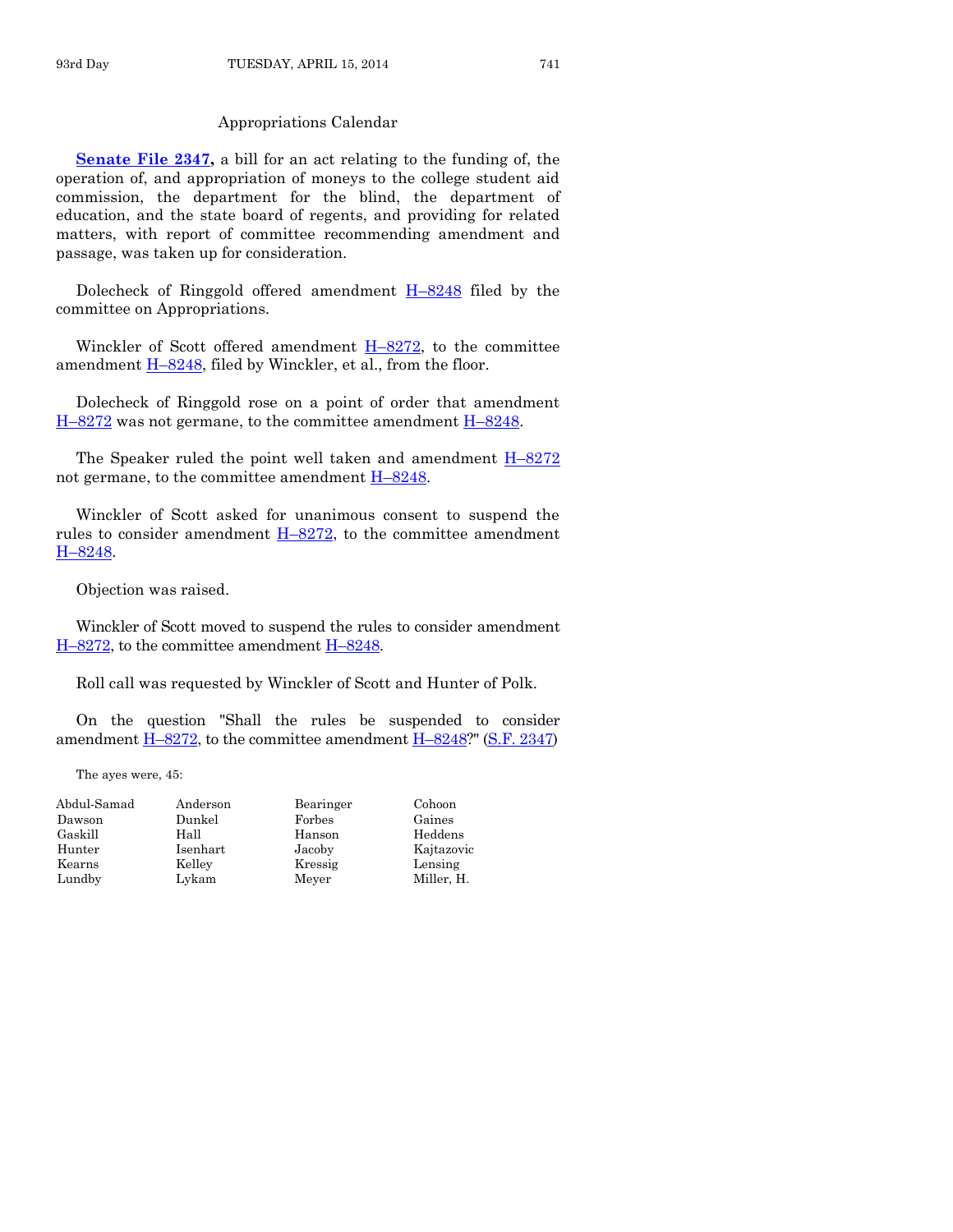| Muhlbauer | Murphy                      | Oldson     | Olson, R. |
|-----------|-----------------------------|------------|-----------|
| Olson. T. | Ourth                       | Prichard   | Riding    |
| Ruff      | Running-Marquardt Smith, M. |            | Staed     |
| Steckman  | Stutsman                    | Taylor, T. | Thede     |
| Thomas    | Wessel-Kroeschell           | Winckler   | Wolfe     |
| Wood      |                             |            |           |

The nays were, 51:

| Bacon      | Baudler       | Brandenburg |
|------------|---------------|-------------|
| Costello   | Cownie        | Devoe       |
| Drake      | Fisher        | Forristall  |
| Grassley   | Gustafson     | Hagenow     |
| Heartsill  | Heaton        | Hein        |
| Highfill   | Huseman       | Jorgensen   |
| Klein      | Koester       | Landon      |
| Maxwell    | Miller, L.    | Moore       |
| Pettengill | Rayhons       | Rogers      |
| Sands      | Schultz       | Shaw        |
| Smith, J.  | Soderberg     | Stanerson   |
| Upmeyer    | Vander Linden | Watts       |
| Worthan    | Mr. Speaker   |             |
|            | Paulsen       |             |
|            |               |             |

Absent or not voting, 4:

| Baltimore | Berry | Frv | Mascher |
|-----------|-------|-----|---------|
|           |       |     |         |

The motion to suspend the rules lost.

Ruff of Clayton offered amendment  $H-8279$ , to the committee amendment  $H-8248$ , filed by her from the floor.

Dolecheck of Ringgold rose on a point of order that amendment H–[8279](http://coolice.legis.iowa.gov/Cool-ICE/default.asp?Category=billinfo&Service=Billbook&frame=1&GA=85&hbill=H8279) was not germane, to the committee amendment H–[8248.](http://coolice.legis.iowa.gov/Cool-ICE/default.asp?Category=billinfo&Service=Billbook&frame=1&GA=85&hbill=H8248)

The Speaker ruled the point well taken and amendment  $H-8279$  $H-8279$ not germane, to the committee amendment  $H-8248$ .

Ruff of Clayton asked for unanimous consent to suspend the rules to consider amendment  $H-8279$ , to the committee amendment H–[8248.](http://coolice.legis.iowa.gov/Cool-ICE/default.asp?Category=billinfo&Service=Billbook&frame=1&GA=85&hbill=H8248)

Objection was raised.

Ruff of Clayton moved to suspend the rules to consider amendment H-[8279,](http://coolice.legis.iowa.gov/Cool-ICE/default.asp?Category=billinfo&Service=Billbook&frame=1&GA=85&hbill=H8279) to the committee amendment H-[8248.](http://coolice.legis.iowa.gov/Cool-ICE/default.asp?Category=billinfo&Service=Billbook&frame=1&GA=85&hbill=H8248)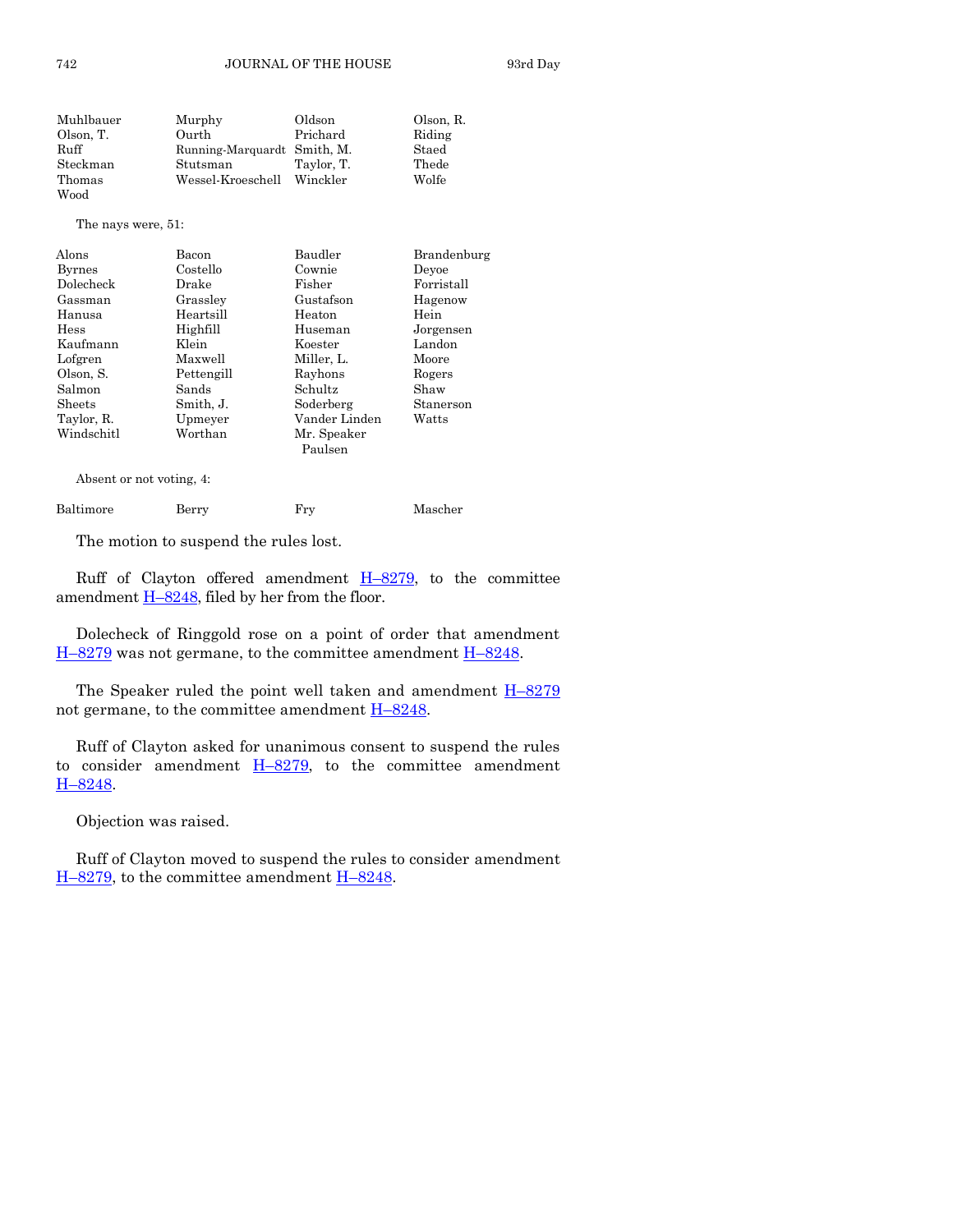Roll call was requested by Ruff of Clayton and Murphy of Dubuque.

On the question "Shall the rules be suspended to consider amendment  $\underline{H-8279}$ , to the committee amendment  $\underline{H-8248}$ ?" [\(S.F. 2347\)](http://coolice.legis.iowa.gov/Cool-ICE/default.asp?Category=billinfo&Service=Billbook&frame=1&GA=85&hbill=SF2347)

The ayes were, 46:

| Abdul-Samad | Anderson  | Bearinger         | Berry      |
|-------------|-----------|-------------------|------------|
| Cohoon      | Dawson    | Dunkel            | Forbes     |
| Gaines      | Gaskill   | Hall              | Hanson     |
| Heddens     | Hunter    | Isenhart          | Jacoby     |
| Kajtazovic  | Kearns    | Kelley            | Kressig    |
| Lensing     | Lundby    | Lykam             | Meyer      |
| Miller, H.  | Muhlbauer | Murphy            | Oldson     |
| Olson, R.   | Olson, T. | Ourth             | Prichard   |
| Riding      | Ruff      | Running-Marquardt | Smith, M.  |
| Staed       | Steckman  | Stutsman          | Taylor, T. |
| Thede       | Thomas    | Wessel-Kroeschell | Winckler   |
| Wolfe       | Wood      |                   |            |

The nays were, 52:

| Alons       | Bacon         | Baltimore  | Baudler       |
|-------------|---------------|------------|---------------|
| Brandenburg | <b>Byrnes</b> | Costello   | Cownie        |
| Devoe       | Dolecheck     | Drake      | Fisher        |
| Forristall  | Gassman       | Grassley   | Gustafson     |
| Hagenow     | Hanusa        | Heartsill  | Heaton        |
| Hein        | <b>Hess</b>   | Highfill   | Huseman       |
| Jorgensen   | Kaufmann      | Klein      | Koester       |
| Landon      | Lofgren       | Maxwell    | Miller, L.    |
| Moore       | Olson, S.     | Pettengill | Rayhons       |
| Rogers      | Salmon        | Sands      | Schultz       |
| Shaw        | Sheets        | Smith, J.  | Soderberg     |
| Stanerson   | Taylor, R.    | Upmeyer    | Vander Linden |
| Watts       | Windschitl    | Worthan    | Mr. Speaker   |
|             |               |            | Paulsen       |

Absent or not voting, 2:

Fry Mascher

The motion to suspend the rules lost.

Windschitl of Harrison in the chair at 7:59 p.m.

Dolecheck of Ringgold moved the adoption of the committee amendment H–[8248.](http://coolice.legis.iowa.gov/Cool-ICE/default.asp?Category=billinfo&Service=Billbook&frame=1&GA=85&hbill=H8248)

Roll call was requested by Winckler of Scott and Hunter of Polk.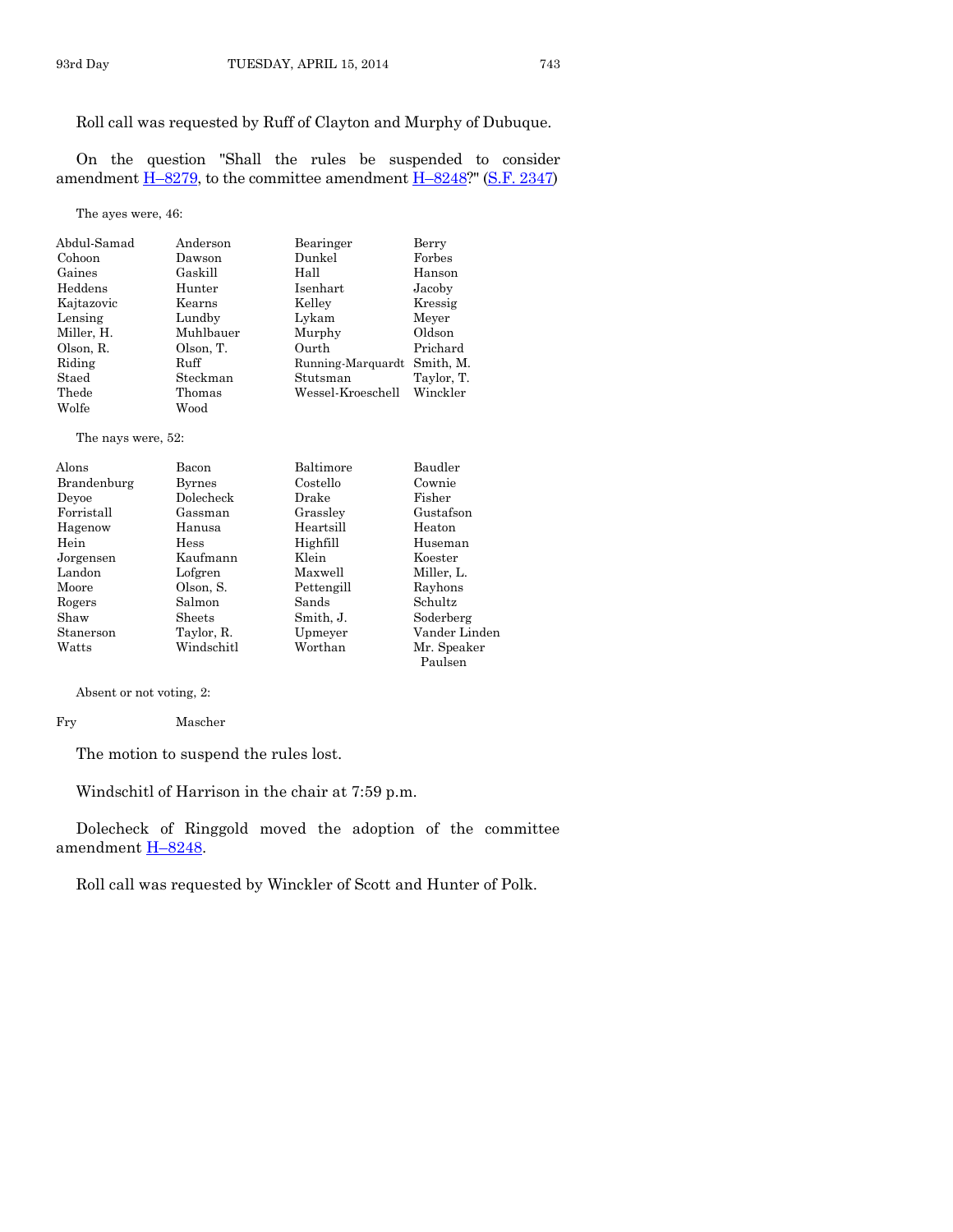|  |                       |  | On the question "Shall the committee amendment $H-8248$ be |  |
|--|-----------------------|--|------------------------------------------------------------|--|
|  | adopted?" (S.F. 2347) |  |                                                            |  |

The ayes were, 53:

| Alons       | Bacon         | Baltimore   | Baudler        |
|-------------|---------------|-------------|----------------|
| Brandenburg | <b>Byrnes</b> | Costello    | Cownie         |
| Devoe       | Dolecheck     | Drake       | Fisher         |
| Forristall  | Gassman       | Grassley    | Gustafson      |
| Hagenow     | Hall          | Hanusa      | Heartsill      |
| Heaton      | Hein          | <b>Hess</b> | Highfill       |
| Huseman     | Jorgensen     | Kaufmann    | Klein          |
| Koester     | Landon        | Lofgren     | Maxwell        |
| Miller, L.  | Moore         | Olson, S.   | Paulsen, Spkr. |
| Pettengill  | Rayhons       | Rogers      | Salmon         |
| Sands       | Schultz       | Shaw        | <b>Sheets</b>  |
| Smith, J.   | Soderberg     | Stanerson   | Taylor, R.     |
| Upmeyer     | Vander Linden | Watts       | Worthan        |
| Windschitl. |               |             |                |
| Presiding   |               |             |                |

The nays were, 45:

| Abdul-Samad | Anderson          | Bearinger  | Berry      |
|-------------|-------------------|------------|------------|
| Cohoon      | Dawson            | Dunkel     | Forbes     |
| Gaines      | Gaskill           | Hanson     | Heddens    |
| Hunter      | Isenhart          | Jacoby     | Kajtazovic |
| Kearns      | Kelley            | Kressig    | Lensing    |
| Lundby      | Lykam             | Meyer      | Miller, H. |
| Muhlbauer   | Murphy            | Oldson     | Olson, R.  |
| Olson, T.   | Ourth             | Prichard   | Riding     |
| Ruff        | Running-Marquardt | Smith. M.  | Staed      |
| Steckman    | Stutsman          | Taylor, T. | Thede      |
| Thomas      | Wessel-Kroeschell | Winckler   | Wolfe      |
| Wood        |                   |            |            |

Absent or not voting, 2:

#### Fry Mascher

The committee amendment  $H-8248$  $H-8248$  was adopted.

Steckman of Cerro Gordo offered amendment H–[8275](http://coolice.legis.iowa.gov/Cool-ICE/default.asp?Category=billinfo&Service=Billbook&frame=1&GA=85&hbill=H8275) filed by her from the floor and moved its adoption.

Amendment H–[8275](http://coolice.legis.iowa.gov/Cool-ICE/default.asp?Category=billinfo&Service=Billbook&frame=1&GA=85&hbill=H8275) lost.

The House stood at ease at 8:30 p.m., until the fall of the gavel.

The House resumed session at 9:00 p.m., Cownie of Polk in the chair.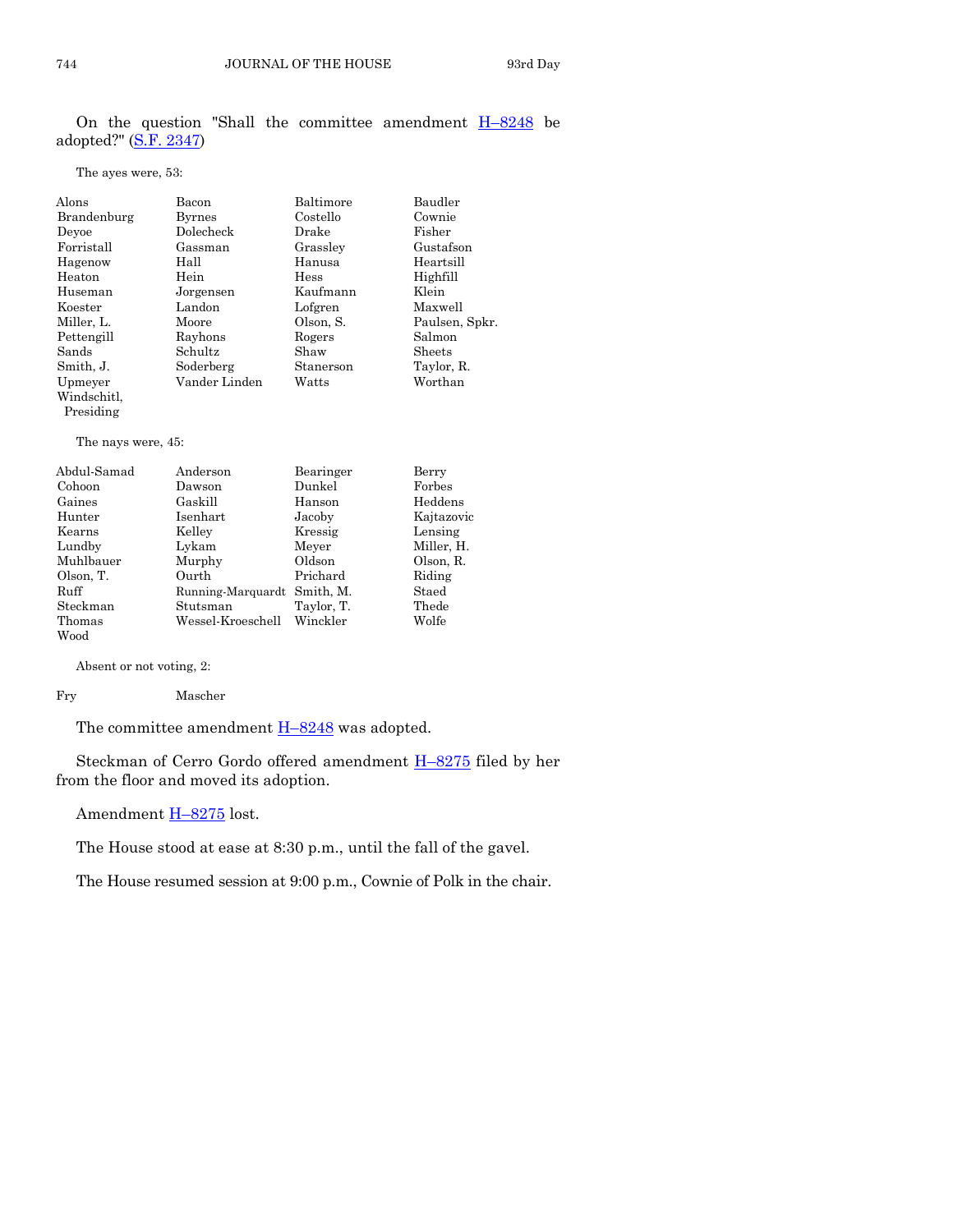Steckman of Cerro Gordo offered amendment H–[8273](http://coolice.legis.iowa.gov/Cool-ICE/default.asp?Category=billinfo&Service=Billbook&frame=1&GA=85&hbill=H8273) filed by Steckman, et al., from the floor.

Ruff of Clayton offered amendment  $H-8278$ , to amendment  $H-8273$ , filed by Ruff, et al., from the floor and moved its adoption.

Amendment  $H-8278$ , to amendment  $H-8273$ , was adopted.

Dolecheck of Ringgold rose on a point of order that amendment H–[8273,](http://coolice.legis.iowa.gov/Cool-ICE/default.asp?Category=billinfo&Service=Billbook&frame=1&GA=85&hbill=H8273) as amended, was not germane.

The Speaker ruled the point well taken and amendment  $H-8273$ , as amended, not germane.

Steckman of Cerro Gordo asked for unanimous consent to suspend the rules to consider amendment  $H-8273$ , as amended.

Objection was raised.

Steckman of Cerro Gordo moved to suspend the rules to consider amendment  $H-8273$ , as amended.

Roll call was requested by Steckman of Cerro Gordo and Abdul-Samad of Polk.

On the question "Shall the rules be suspended to consider amendment  $H-8273$ , as amended?" [\(S.F. 2347\)](http://coolice.legis.iowa.gov/Cool-ICE/default.asp?Category=billinfo&Service=Billbook&frame=1&GA=85&hbill=SF2347)

The ayes were, 50:

| Abdul-Samad   | Anderson          | Bearinger         | Berry      |
|---------------|-------------------|-------------------|------------|
| <b>Byrnes</b> | Cohoon            | Dawson            | Dunkel     |
| Forbes        | Gaines            | Gaskill           | Hall       |
| Hanson        | Heddens           | Hunter            | Isenhart   |
| Jacoby        | Kajtazovic        | Kaufmann          | Kearns     |
| Kelley        | Kressig           | Lensing           | Lundby     |
| Lykam         | Meyer             | Miller, H.        | Moore      |
| Muhlbauer     | Murphy            | Oldson            | Olson, R.  |
| Olson, T.     | Ourth             | Prichard          | Riding     |
| Ruff          | Running-Marquardt | Smith, M.         | Staed      |
| Stanerson     | Steckman          | Stutsman          | Taylor, T. |
| Thede         | Thomas            | Wessel-Kroeschell | Winckler   |
| Wolfe         | Wood              |                   |            |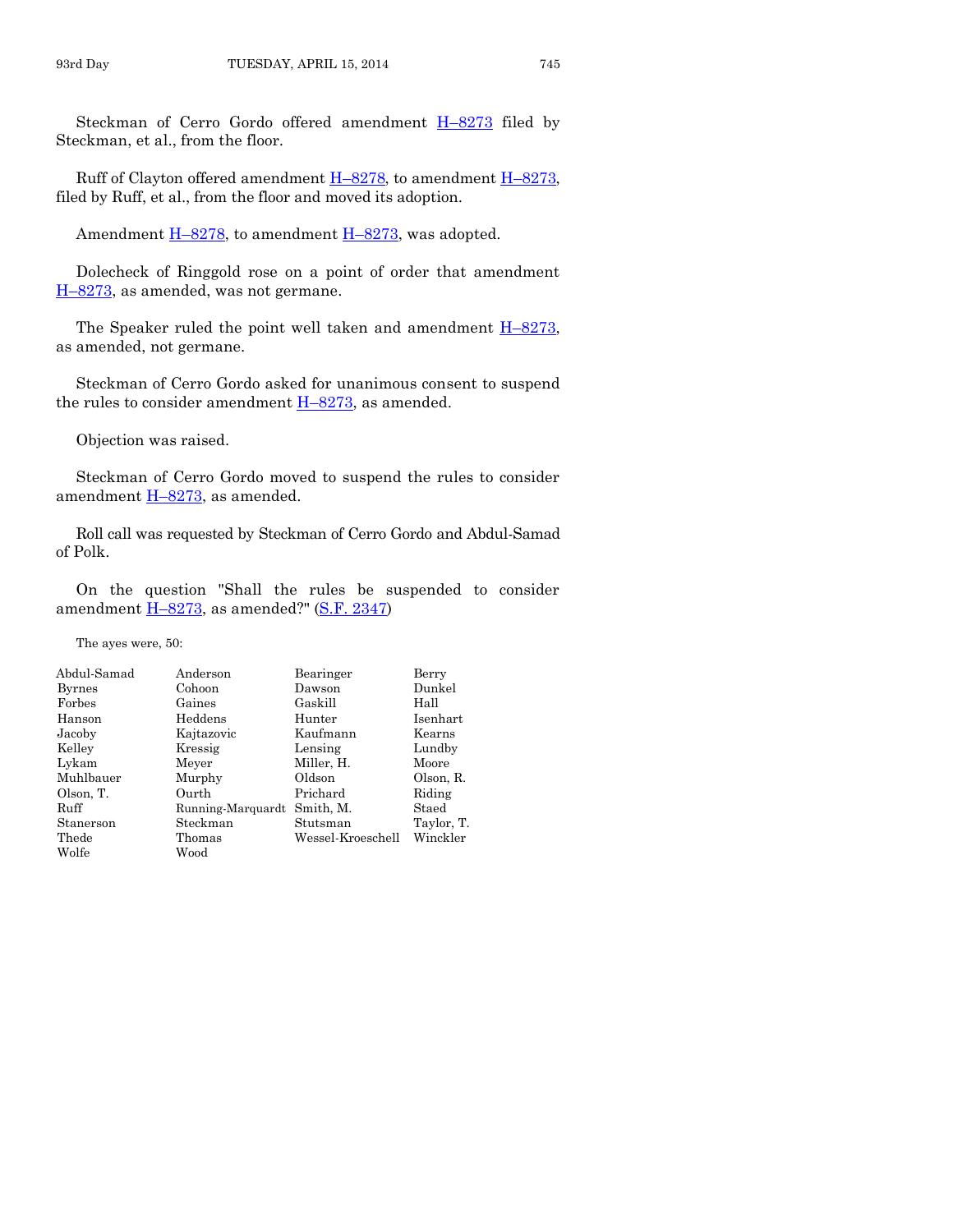The nays were, 48:

| Alons       | Bacon      | Baltimore      | Baudler              |
|-------------|------------|----------------|----------------------|
| Brandenburg | Costello   | Devoe          | Dolecheck            |
| Drake       | Fisher     | Forristall     | Gassman              |
| Grassley    | Gustafson  | Hagenow        | Hanusa               |
| Heartsill   | Heaton     | Hein           | Hess                 |
| Highfill    | Huseman    | Jorgensen      | Klein                |
| Koester     | Landon     | Lofgren        | Maxwell              |
| Miller, L.  | Olson, S.  | Paulsen, Spkr. | Pettengill           |
| Rayhons     | Rogers     | Salmon         | Sands                |
| Schultz     | Shaw       | Sheets         | Smith, J.            |
| Soderberg   | Taylor, R. | Upmeyer        | Vander Linden        |
| Watts       | Windschitl | Worthan        | Cownie,<br>Presiding |

Absent or not voting, 2:

Fry Mascher

The motion to suspend the rules lost.

Winckler of Scott offered amendment **H**–[8274](http://coolice.legis.iowa.gov/Cool-ICE/default.asp?Category=billinfo&Service=Billbook&frame=1&GA=85&hbill=H8274) filed by Steckman, et al., from the floor.

Dolecheck of Ringgold rose on a point of order that amendment H–[8274](http://coolice.legis.iowa.gov/Cool-ICE/default.asp?Category=billinfo&Service=Billbook&frame=1&GA=85&hbill=H8274) was not germane.

The Speaker ruled the point well taken and amendment  $H-8274$  $H-8274$ not germane.

Winckler of Scott asked for unanimous consent to suspend the rules to consider amendment H–[8274.](http://coolice.legis.iowa.gov/Cool-ICE/default.asp?Category=billinfo&Service=Billbook&frame=1&GA=85&hbill=H8274)

Objection was raised.

Winckler of Scott moved to suspend the rules to consider amendment H–[8274.](http://coolice.legis.iowa.gov/Cool-ICE/default.asp?Category=billinfo&Service=Billbook&frame=1&GA=85&hbill=H8274)

Roll call was requested by Winckler of Scott and Steckman of Cerro Gordo.

On the question "Shall the rules be suspended to consider amendment H–[8274?](http://coolice.legis.iowa.gov/Cool-ICE/default.asp?Category=billinfo&Service=Billbook&frame=1&GA=85&hbill=H8274)" [\(S.F. 2347\)](http://coolice.legis.iowa.gov/Cool-ICE/default.asp?Category=billinfo&Service=Billbook&frame=1&GA=85&hbill=SF2347)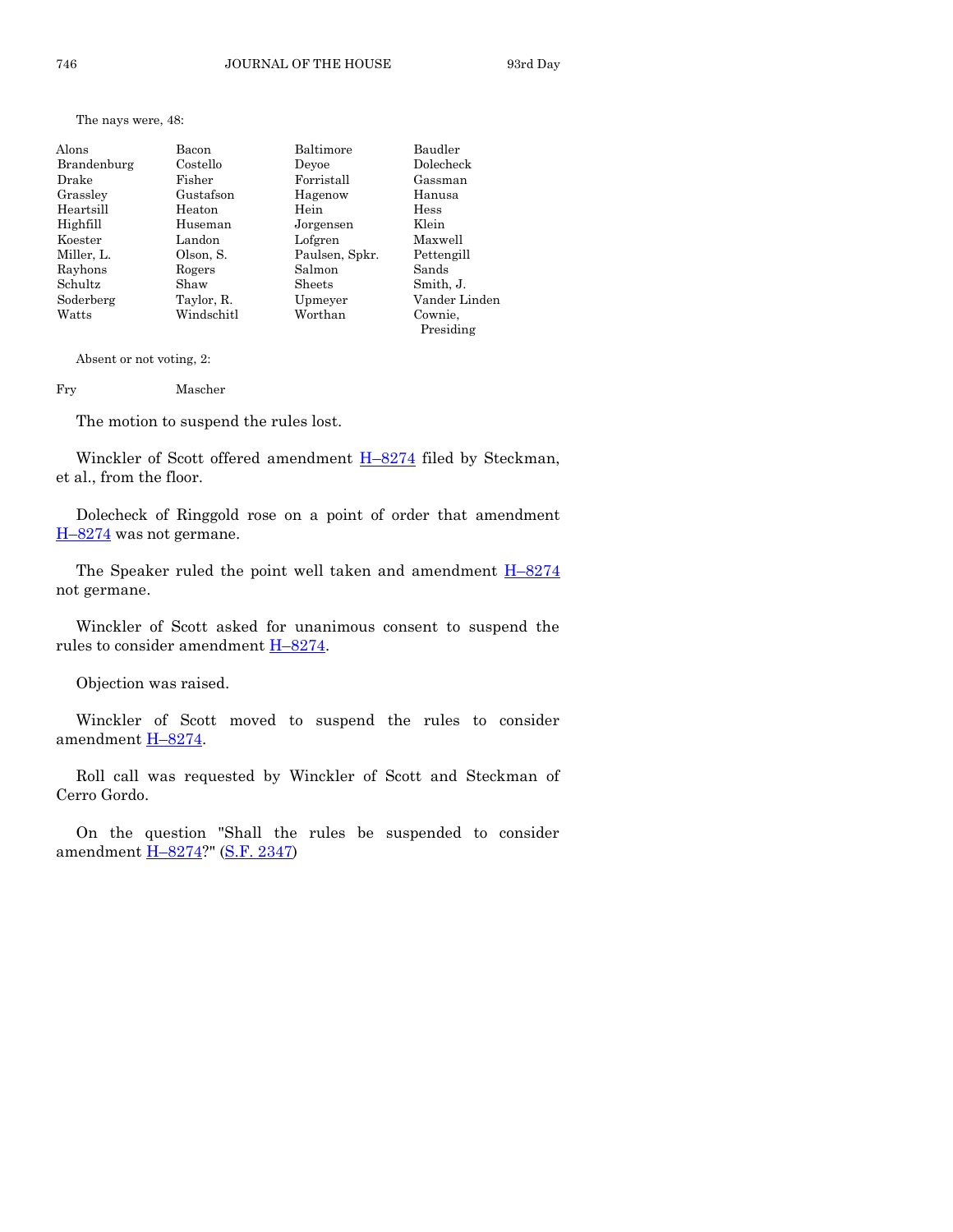# The ayes were, 46:

| Abdul-Samad | Anderson  | Bearinger         | Berry      |
|-------------|-----------|-------------------|------------|
| Cohoon      | Dawson    | Dunkel            | Forbes     |
| Gaines      | Gaskill   | Hall              | Hanson     |
| Heddens     | Hunter    | Isenhart          | Jacoby     |
| Kajtazovic  | Kearns    | Kelley            | Kressig    |
| Lensing     | Lundby    | Lykam             | Meyer      |
| Miller, H.  | Muhlbauer | Murphy            | Oldson     |
| Olson, R.   | Olson, T. | Ourth             | Prichard   |
| Riding      | Ruff      | Running-Marquardt | Smith, M.  |
| Staed       | Steckman  | Stutsman          | Taylor, T. |
| Thede       | Thomas    | Wessel-Kroeschell | Winckler   |
| Wolfe       | Wood      |                   |            |

#### The nays were, 52:

| Alons       | Bacon          | Baltimore  | Baudler       |
|-------------|----------------|------------|---------------|
| Brandenburg | <b>Byrnes</b>  | Costello   | Devoe         |
| Dolecheck   | Drake          | Fisher     | Forristall    |
| Gassman     | Grassley       | Gustafson  | Hagenow       |
| Hanusa      | Heartsill      | Heaton     | Hein          |
| Hess        | Highfill       | Huseman    | Jorgensen     |
| Kaufmann    | Klein          | Koester    | Landon        |
| Lofgren     | Maxwell        | Miller, L. | Moore         |
| Olson, S.   | Paulsen, Spkr. | Pettengill | Rayhons       |
| Rogers      | Salmon         | Sands      | Schultz       |
| Shaw        | <b>Sheets</b>  | Smith, J.  | Soderberg     |
| Stanerson   | Taylor, R.     | Upmeyer    | Vander Linden |
| Watts       | Windschitl     | Worthan    | Cownie.       |
|             |                |            | Presiding     |

Absent or not voting, 2:

#### Fry Mascher

The motion to suspend the rules lost.

Wessel-Kroeschell of Story offered amendment **H-[8280](http://coolice.legis.iowa.gov/Cool-ICE/default.asp?Category=billinfo&Service=Billbook&frame=1&GA=85&hbill=H8280)** filed by Winckler of Scott and Wessel-Kroeschell of Story from the floor and moved its adoption.

Roll call was requested by Winckler of Scott and Abdul-Samad of Polk.

On the question "Shall amendment  $H-8280$  $H-8280$  be adopted?" [\(S.F. 2347\)](http://coolice.legis.iowa.gov/Cool-ICE/default.asp?Category=billinfo&Service=Billbook&frame=1&GA=85&hbill=SF2347)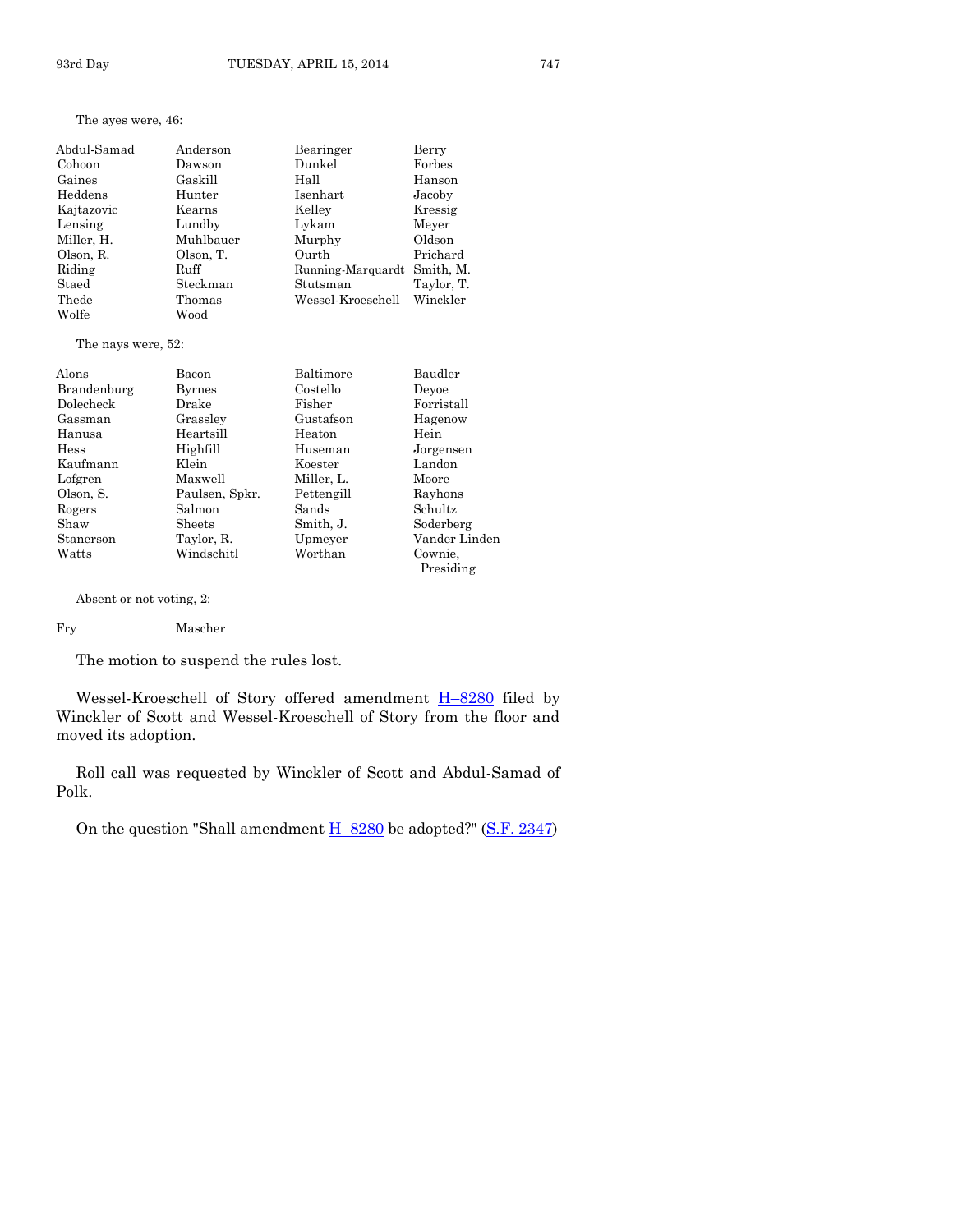# The ayes were, 46:

| Abdul-Samad | Anderson  | Bearinger         | Berry      |
|-------------|-----------|-------------------|------------|
| Cohoon      | Dawson    | Dunkel            | Forbes     |
| Gaines      | Gaskill   | Hall              | Hanson     |
| Heddens     | Hunter    | Isenhart          | Jacoby     |
| Kajtazovic  | Kearns    | Kelley            | Kressig    |
| Lensing     | Lundby    | Lykam             | Meyer      |
| Miller, H.  | Muhlbauer | Murphy            | Oldson     |
| Olson, R.   | Olson, T. | Ourth             | Prichard   |
| Riding      | Ruff      | Running-Marquardt | Smith, M.  |
| Staed       | Steckman  | Stutsman          | Taylor, T. |
| Thede       | Thomas    | Wessel-Kroeschell | Winckler   |
| Wolfe       | Wood      |                   |            |

#### The nays were, 52:

| Alons       | Bacon          | Baltimore  | Baudler       |
|-------------|----------------|------------|---------------|
| Brandenburg | Byrnes         | Costello   | Devoe         |
| Dolecheck   | Drake          | Fisher     | Forristall    |
| Gassman     | Grassley       | Gustafson  | Hagenow       |
| Hanusa      | Heartsill      | Heaton     | Hein          |
| Hess        | Highfill       | Huseman    | Jorgensen     |
| Kaufmann    | Klein          | Koester    | Landon        |
| Lofgren     | Maxwell        | Miller, L. | Moore         |
| Olson, S.   | Paulsen, Spkr. | Pettengill | Rayhons       |
| Rogers      | Salmon         | Sands      | Schultz       |
| Shaw        | Sheets         | Smith, J.  | Soderberg     |
| Stanerson   | Taylor, R.     | Upmeyer    | Vander Linden |
| Watts       | Windschitl     | Worthan    | Cownie.       |
|             |                |            | Presiding     |

Absent or not voting, 2:

#### Fry Mascher

# Amendment **H-[8280](http://coolice.legis.iowa.gov/Cool-ICE/default.asp?Category=billinfo&Service=Billbook&frame=1&GA=85&hbill=H8280)** lost.

Dolecheck of Ringgold moved that the bill be read a last time now and placed upon its passage which motion prevailed and the bill was read a last time.

# On the question "Shall the bill pass?" ([S.F. 2347\)](http://coolice.legis.iowa.gov/Cool-ICE/default.asp?Category=billinfo&Service=Billbook&frame=1&GA=85&hbill=SF2347)

The ayes were, 53:

| Alons       | Bacon         | Baltimore | Baudler    |
|-------------|---------------|-----------|------------|
| Brandenburg | <b>Byrnes</b> | Costello  | Devoe      |
| Dolecheck   | Drake         | Fisher    | Forristall |
| Gassman     | Grassley      | Gustafson | Hagenow    |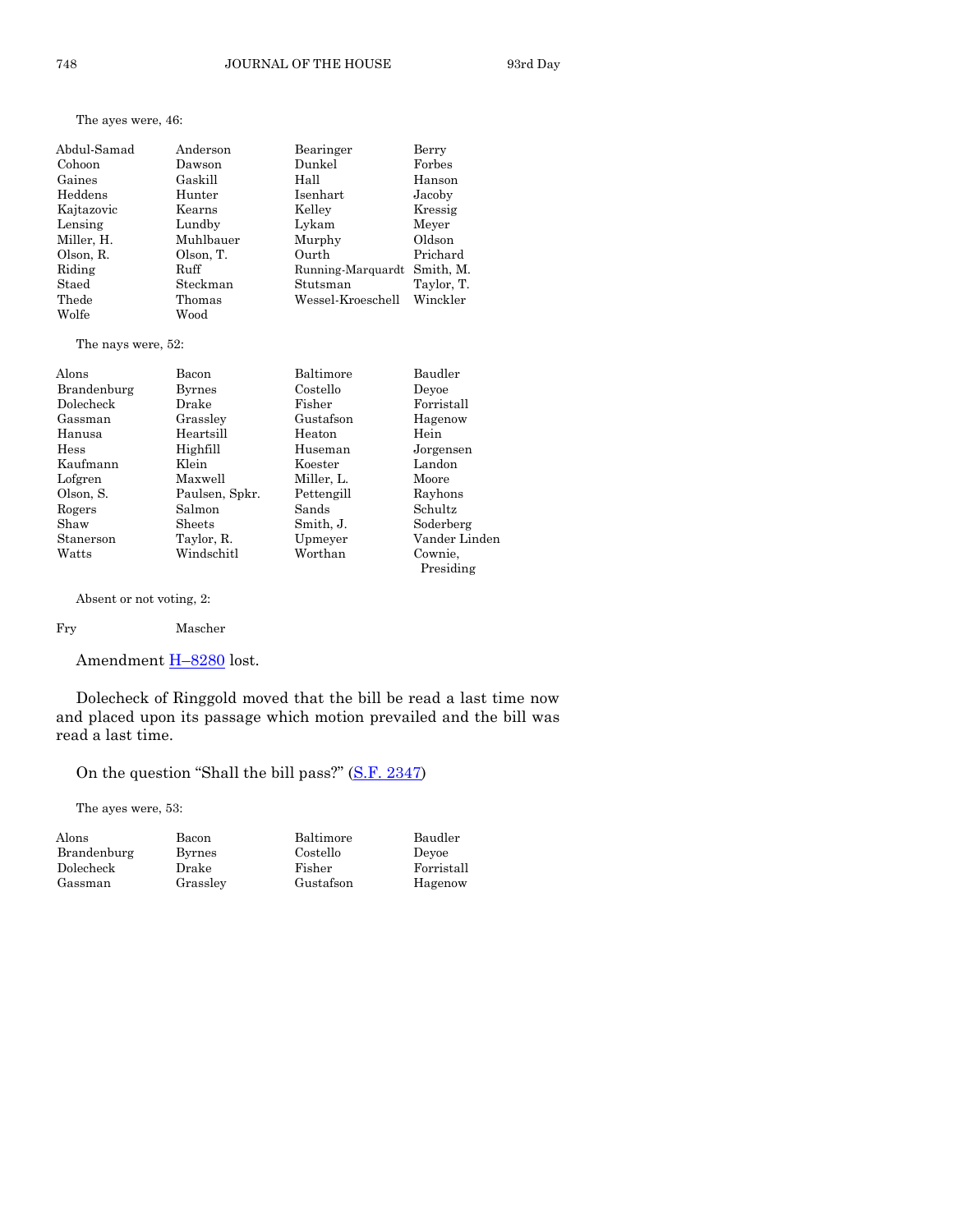| Hanusa        | Heartsill      | Heaton     | Hein      |
|---------------|----------------|------------|-----------|
| Hess          | Highfill       | Huseman    | Jorgensen |
| Kaufmann      | Klein          | Koester    | Landon    |
| Lofgren       | Maxwell        | Miller, L. | Moore     |
| Olson, S.     | Paulsen, Spkr. | Pettengill | Rayhons   |
| Rogers        | Salmon         | Sands      | Schultz   |
| Shaw          | Sheets         | Smith, J.  | Soderberg |
| Staed         | Stanerson      | Taylor, R. | Upmeyer   |
| Vander Linden | Watts          | Windschitl | Worthan   |
| Cownie,       |                |            |           |

Presiding

The nays were, 45:

| Abdul-Samad | Anderson          | Bearinger         | Berry     |
|-------------|-------------------|-------------------|-----------|
| Cohoon      | Dawson            | Dunkel            | Forbes    |
| Gaines      | Gaskill           | Hall              | Hanson    |
| Heddens     | Hunter            | Isenhart          | Jacoby    |
| Kajtazovic  | Kearns            | Kelley            | Kressig   |
| Lensing     | Lundby            | Lykam             | Meyer     |
| Miller, H.  | Muhlbauer         | Murphy            | Oldson    |
| Olson, R.   | Olson, T.         | Ourth             | Prichard  |
| Riding      | Ruff              | Running-Marquardt | Smith, M. |
| Steckman    | Stutsman          | Taylor, T.        | Thede     |
| Thomas      | Wessel-Kroeschell | Winckler          | Wolfe     |
| Wood        |                   |                   |           |

Absent or not voting, 2:

Fry Mascher

The bill having received a constitutional majority was declared to have passed the House and the title was agreed to.

# IMMEDIATE MESSAGE

Upmeyer of Cerro Gordo asked and received unanimous consent that **[Senate File 2347](http://coolice.legis.iowa.gov/Cool-ICE/default.asp?Category=billinfo&Service=Billbook&frame=1&GA=85&hbill=SF2347)** be immediately messaged to the Senate.

# LEAVE OF ABSENCE

Leave of absence was granted during voting as follows:

Baltimore of Boone Baudler of Adair<br>Fry of Clarke Baudler of Johnson Mascher of Johnson

Jacoby of Johnson<br>Sands of Louisa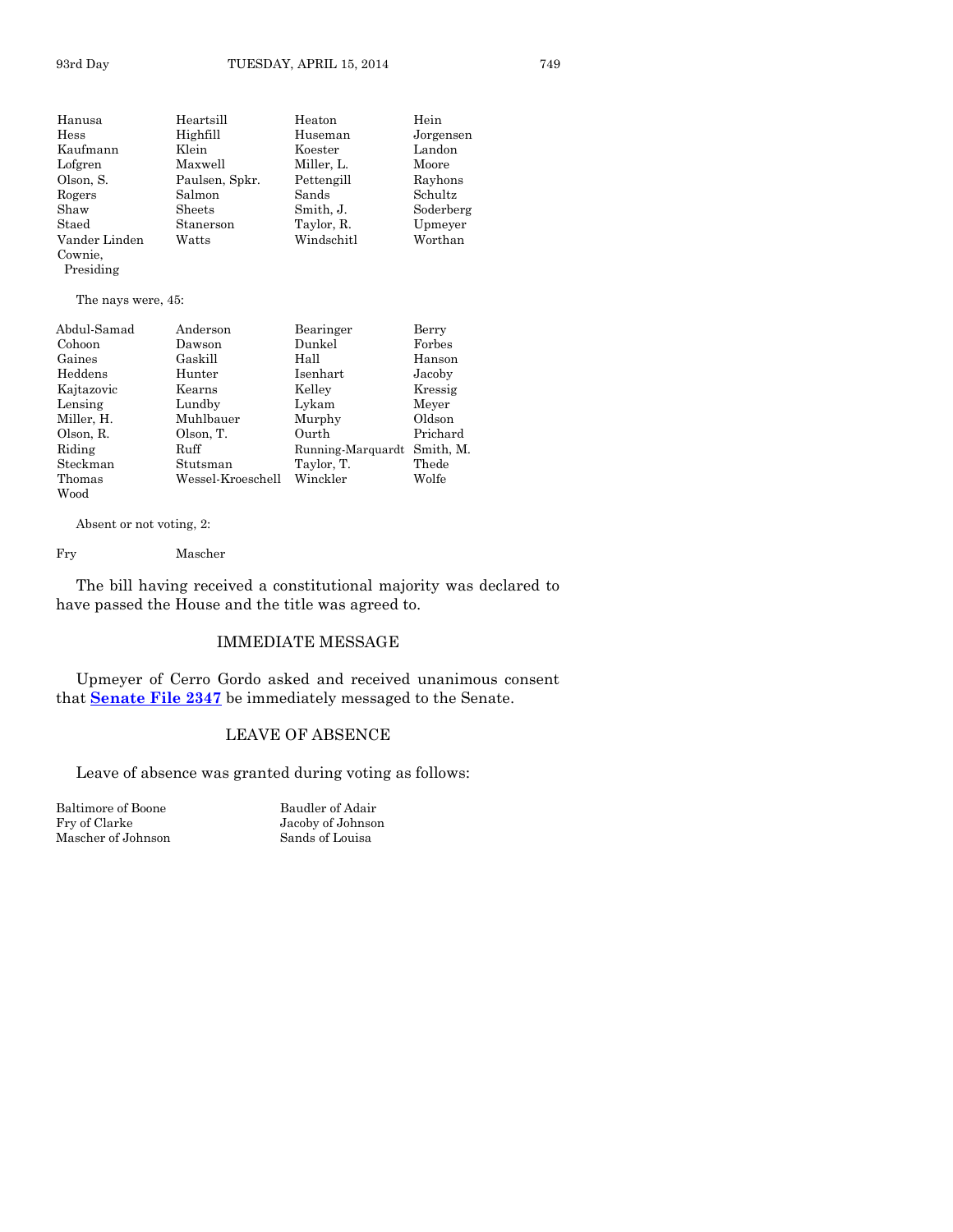# EXPLANATION OF VOTE

On April 15, 2014, I was necessarily absent during voting in the House chamber. Had I been present, I would have voted as follows:

[House File 2468](http://coolice.legis.iowa.gov/Cool-ICE/default.asp?Category=billinfo&Service=Billbook&frame=1&GA=85&hbill=HF2468) – "aye" Amendment H–[8268](http://coolice.legis.iowa.gov/Cool-ICE/default.asp?Category=billinfo&Service=Billbook&frame=1&GA=85&hbill=H8268) to amendment H–[8250](http://coolice.legis.iowa.gov/Cool-ICE/default.asp?Category=billinfo&Service=Billbook&frame=1&GA=85&hbill=H8250) – "aye" Amendment  $H-8270$  $H-8270$  to amendment  $H-8250$  $H-8250$  – "aye"

# JACOBY of Johnson

# HOUSE STUDY BILL COMMITTEE ASSIGNMENT

# **[H.S.B. 689](http://coolice.legis.iowa.gov/Cool-ICE/default.asp?Category=billinfo&Service=Billbook&frame=1&GA=85&hbill=HSB689) Ways and Means**

Extending the duration of county mental health and disabilities services fund per capita levy provisions.

# COMMITTEE RECOMMENDATIONS

MR. SPEAKER: The Chief Clerk of the House respectfully reports that the following committee recommendations have been received and are on file in the office of the Chief Clerk:

# CARMINE BOAL Chief Clerk of the House

### COMMITTEE ON WAYS AND MEANS

**Committee Bill** (Formerly [House File 2329\)](http://coolice.legis.iowa.gov/Cool-ICE/default.asp?Category=billinfo&Service=Billbook&frame=1&GA=85&hbill=HF2329), relating to and providing for the facilitation of broadband access in unserved or underserved areas of the state, including a property tax exemption for broadband infrastructure, and making appropriations.

Fiscal Note: **No**

Recommendation: **Amend and Do Pass** April 15, 2014.

**Committee Bill** (Formerly [House File 2430\)](http://coolice.legis.iowa.gov/Cool-ICE/default.asp?Category=billinfo&Service=Billbook&frame=1&GA=85&hbill=HF2430), providing for an Iowa individual income tax checkoff for the reduction of food insecurity within this state and making an appropriation.

Fiscal Note: **No**

Recommendation: **Amend and Do Pass** April 15, 2014.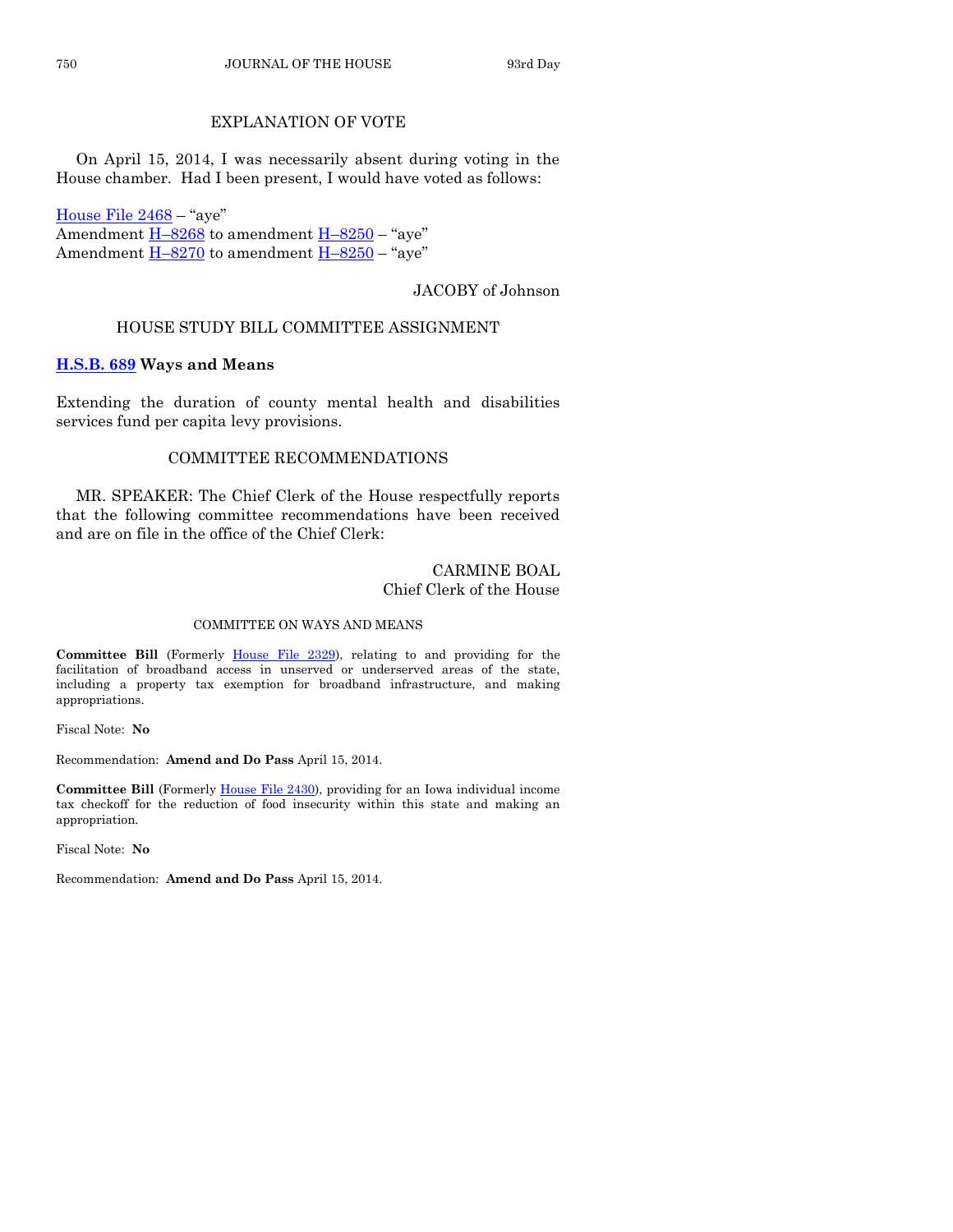# RESOLUTION FILED

**[H.R. 126,](http://coolice.legis.iowa.gov/Cool-ICE/default.asp?Category=billinfo&Service=Billbook&frame=1&GA=85&hbill=HR126)** by Hanson, Gaines, Lensing, Thede, Gaskill, Anderson, Dawson, Kajtazovic, T. Taylor, M. Smith, Running-Marquardt, Winckler, Hunter, H. Miller, Thomas, Isenhart, Wood, Prichard, Abdul-Samad, Jacoby, Oldson, Kressig, Lykam, Berry, Cohoon, Murphy, Muhlbauer, Kelley, Forbes, Steckman, Stutsman, Wessel-Kroeschell, Bearinger, Wolfe, Ruff, Dunkel, Lundby, Kearns, Staed, and Heddens, a resolution directing the standing Committee on Government Oversight to investigate certain state government matters.

Referred to committee on **Administration and Rules.**

# AMENDMENTS FILED

| H–8269     | <u>S.F.</u>                | 2349 | Huseman of Cherokee     |
|------------|----------------------------|------|-------------------------|
| $H - 8270$ | <u>S.F.</u>                | 2349 | Isenhart of Dubuque     |
|            |                            |      | Ruff of Clayton         |
| H-8271     | H.F.                       | 2466 | Hagenow of Polk         |
| H-8272     | S.F.                       | 2347 | Winckler of Scott       |
|            | Abdul-Samad of Polk        |      | Anderson of Polk        |
|            | Berry of Black Hawk        |      | Cohoon of Des Moines    |
|            | Dawson of Woodbury         |      | Gaines of Polk          |
|            | Gaskill of Wapello         |      | Hall of Woodbury        |
|            | Hanson of Jefferson        |      | Heddens of Story        |
|            | Hunter of Polk             |      | Kearns of Lee           |
|            | Kelley of Jasper           |      | Kressig of Black Hawk   |
|            | Lensing of Johnson         |      | Lundby of Linn          |
|            | Mascher of Johnson         |      | Murphy of Dubuque       |
|            | T. Olson of Linn           |      | Ourth of Warren         |
|            | Prichard of Floyd          |      | Ruff of Clayton         |
|            | Running-Marquardt of Linn  |      | M. Smith of Marshall    |
|            | Staed of Linn              |      | Steckman of Cerro Gordo |
|            | Stutsman of Johnson        |      | Thomas of Clayton       |
|            | Wessel-Kroeschell of Story |      | Wolfe of Clinton        |
|            | Wood of Scott              |      |                         |
| H–8273     | S.F.                       | 2347 | Steckman of Cerro Gordo |
|            | Abdul-Samad of Polk        |      | Anderson of Polk        |
|            | Bearinger of Fayette       |      | Berry of Black Hawk     |
|            | Cohoon of Des Moines       |      | Dawson of Woodbury      |
|            | Dunkel of Dubuque          |      | Gaines of Polk          |
|            |                            |      |                         |
|            |                            |      |                         |